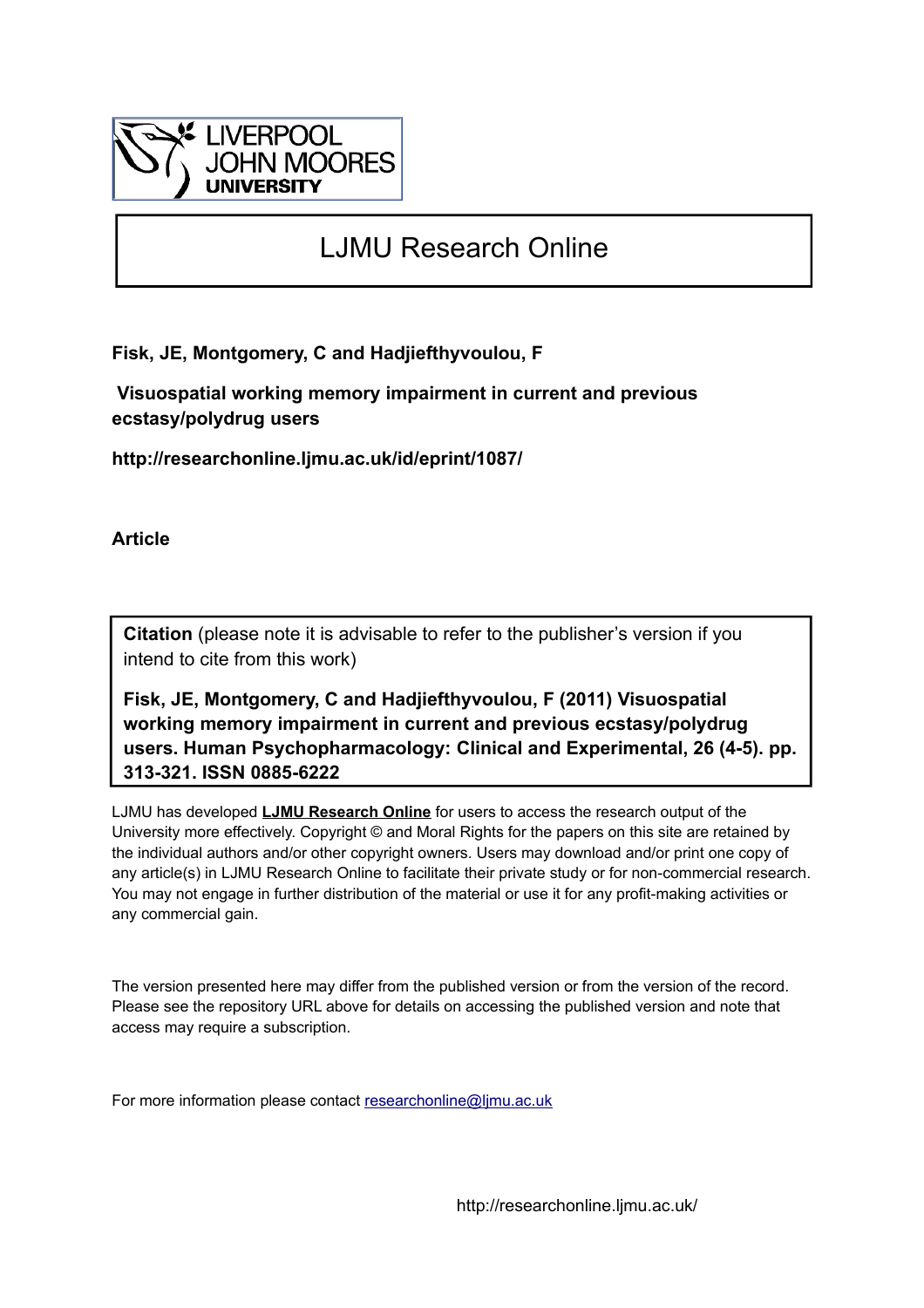## **Visuospatial working memory impairment in current and previous ecstasy/polydrug**

**users** 

# **Dr John E. Fisk<sup>1</sup> , Dr Catharine Montgomery<sup>2</sup> , Ms Florentia Hadjiefthyvoulou<sup>1</sup>**

# <sup>1</sup>University of Central Lancashire, Preston PR1 2HE, United Kingdom

 $2$ Liverpool John Moores University, Liverpool L3 3AF, United Kingdom

**Running Head:** Visuospatial working memory in ecstasy users

## **Corresponding author:**

Professor John E Fisk, PhD Department of Psychology University of Central Lancashire Preston PR1 2HE United Kingdom Tel 44 (0) 1772 894465 Fax 44 (0) 1772 892925 e-mail: [jfisk@uclan.ac.uk](mailto:jfisk@uclan.ac.uk)

**Key words**: ecstasy; cocaine; spatial working memory; substance misuse

## **Acknowledgements**

The authors declare that, except for income received from their primary employers, this research received no specific grant from any funding agency in the public, commercial, or not-for-profit sectors. The authors are not aware of any conflict of interest and do not have any financial interest in this piece of research.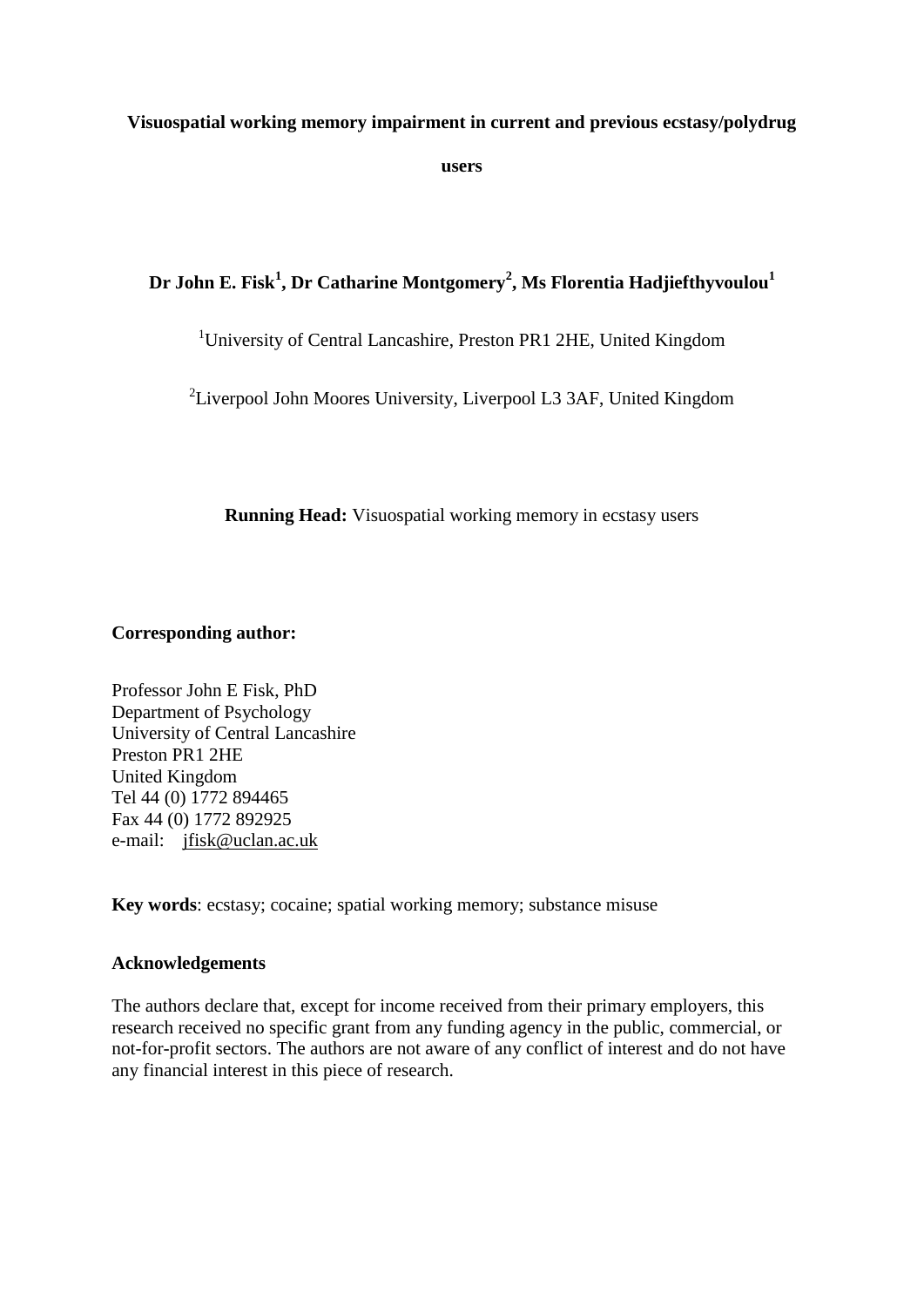## **ABSTRACT**

**Objective.** Previous research suggests that ecstasy users are impaired in processing visuo-spatial information. However, for the most part the deficits observed appear to involve the recall and recognition of complex visual and geometric patterns. The present research sought to determine whether ecstasy use was associated with deficits in serial spatial recall and visuo-spatial working memory (VSWM). **Methods.** Thirty-eight current ecstasy/polydrug users, 16 previous ecstasy/polydrug users, and 52 non ecstasy users completed serial simple spatial recall and VSWM tasks. **Results.** Both current and previous users of ecstasy exhibited deficits on the VSWM task. Following controls for group differences in aspects of cannabis and cocaine use, the overall group effect fell to just below statistical significance. However the difference contrast comparing users with nonusers continued to demonstrate a statistically significant ecstasy-related VSWM deficit.

**Conclusions**. Ecstasy users were impaired in processing visuo-spatial information especially under conditions of high processing demand. The results are consistent with ecstasy-related impairment either in the short term posterior parietal and occipital area store or the DLPFC processes which augment it under conditions of higher processing demands. Further research is needed to pinpoint the actual source of the ecstasy/polydrug-related VSWM deficits that have been observed here and elsewhere.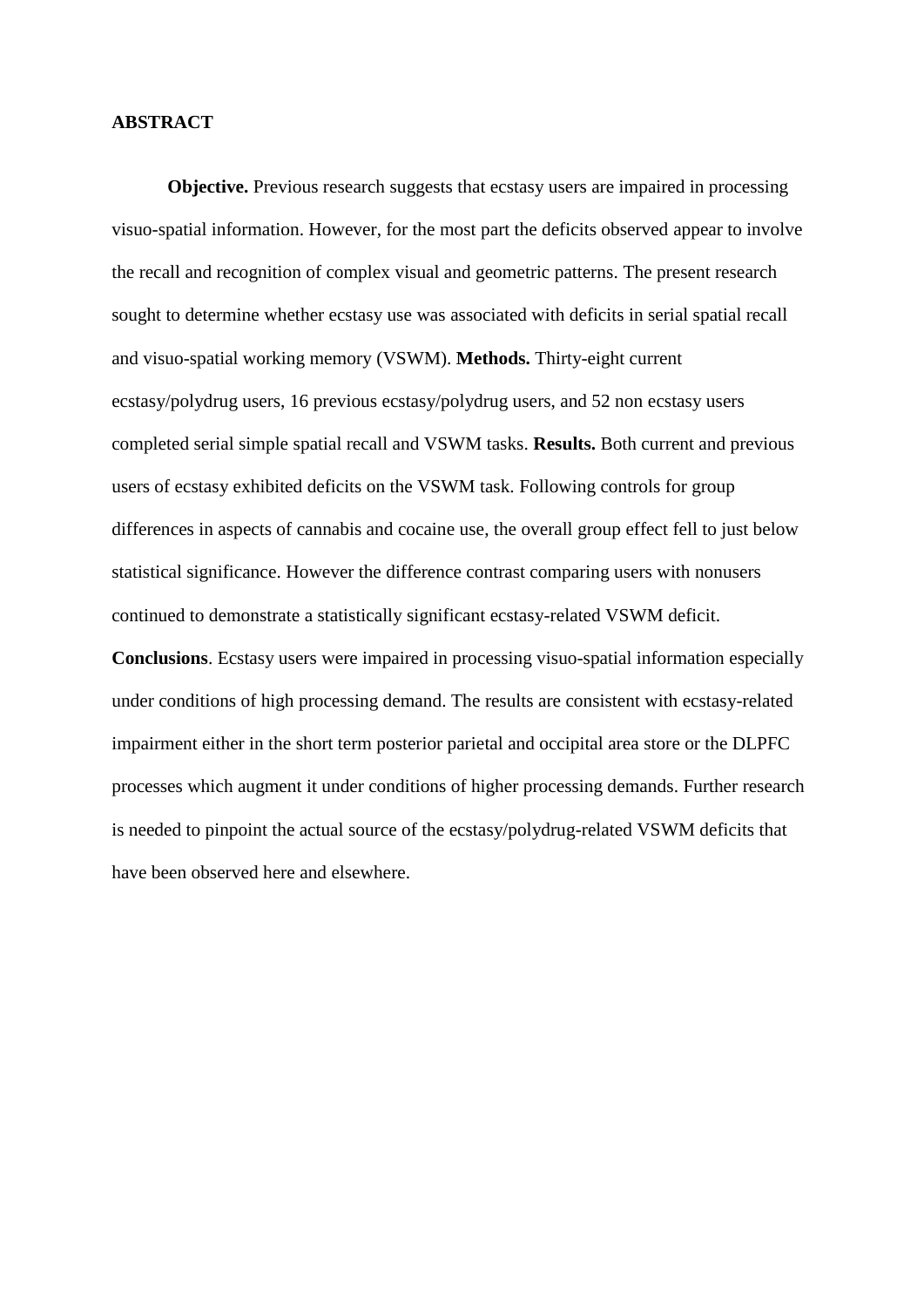#### **INTRODUCTION**

The purpose of the present study is to establish whether ecstasy users might be impaired in visuo-spatial processing, more specifically the visuo-spatial working memory system. There is an emerging body of evidence to suggest that ecstasy use may be associated with visuo-spatial deficits. Much of the existing research has focussed on recall and recognition. For example, Gouzoulis-Mayfrank et al. (2000) found that users exhibited deficits on the immediate recall (but not the subsequent learning) of previously presented complex visual stimuli. Ecstasy/polydrug users have also been found to be less accurate in a visual discrimination matching to sample task (McCann et al., 2007). Deficits have also been observed on a simple visual recall task (Fox et al. 2001). Furthermore Yip and Lee (2005) observed deficits among ecstasy/polydrug users in the immediate and delayed recall of complex visual stimuli (and in figural fluency) and de Sola Llopis et al. (2008) found that heavy users were impaired relative to non users on a similar measure.

In relation to recognition, Verkes et al. (2001) found that both heavy and moderate ecstasy users were impaired relative to nonusers in their ability to recognise previously presented (serially and simultaneously) geometric figures. Similarly Gouzoulis-Mayfrank et al. (2000) found that ecstasy users were impaired in identifying targets (previously memorised complex visual stimuli) from similar non targets. Fox et al. (2002) also found that ecstasy users did significantly worse in a pattern recognition task (selecting a previously seen stimulus paired with a novel stimulus).

However, not all studies have found ecstasy-related impairments. For example, McCann et al. (1999) failed to observe ecstasy-related deficits in the recognition of a previously presented matrix type figure and likewise, the recall of complex geometric figures was found to be unaffected by ecstasy use (Bhattachary & Powell, 2001). More recently, in a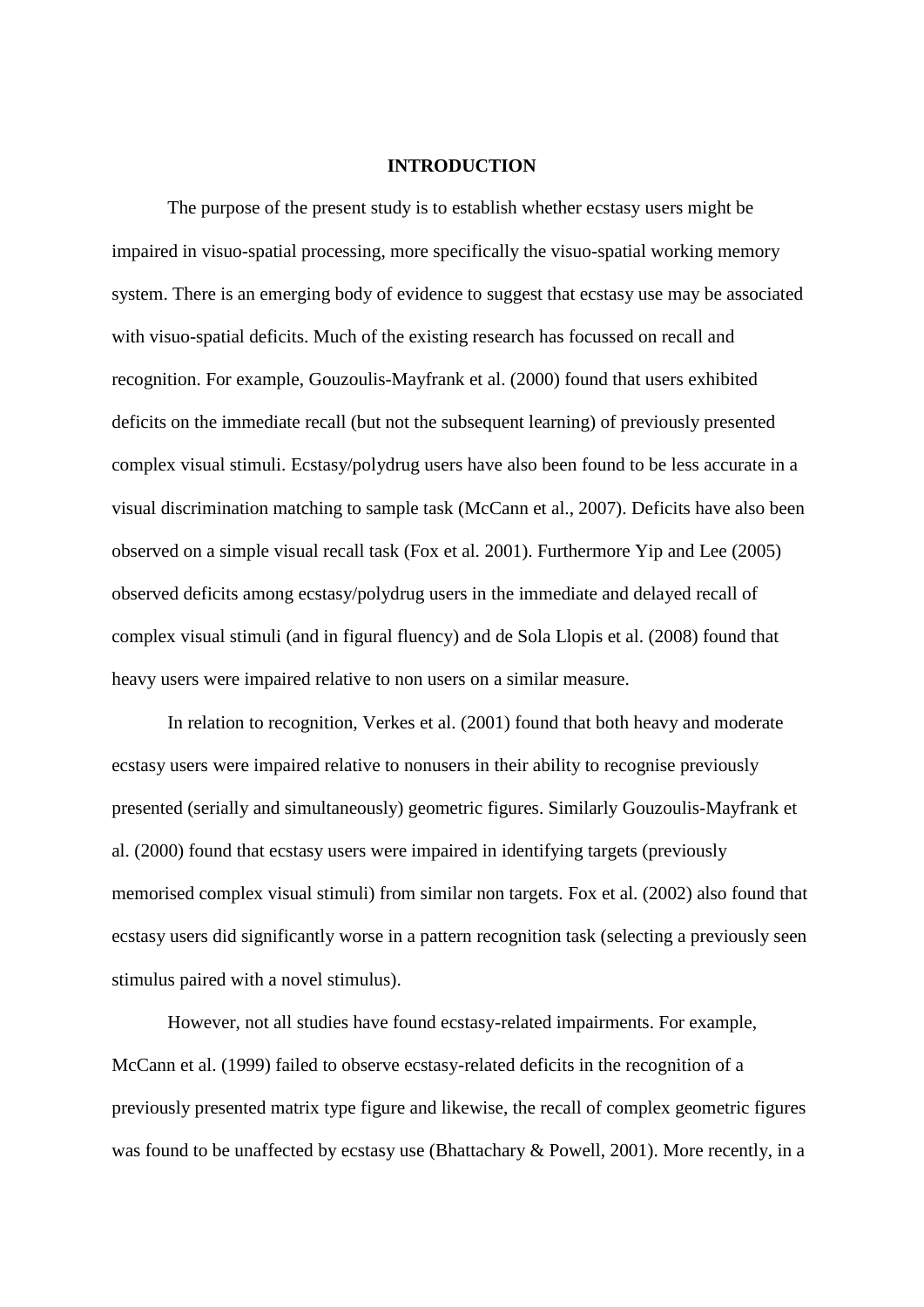longitudinal prospective study, Schilt et al. (2007) found that, relative to those who did not become ecstasy users, individuals who subsequently started using ecstasy were unimpaired in the immediate and delayed recall and learning of complex figures. Similarly, Bedi and Redman (2008) found that individual differences on the combined copying, immediate and delayed recall scores of the Rey Complex Figures test were unrelated to any aspect of ecstasy or other illicit drug use and Halpern et al. (2004) also failed to observe ecstasy-related deficits on the same measure. Finally, Rodgers (2000) found that ecstasy users were unimpaired on a measure of immediate visual memory (a composite based on the recognition of abstract designs, the reproduction of simple geometric figures, and visual associative learning: pairing colours with abstract line drawings). Thus to summarise, the evidence for ecstasy-related deficits in the recall and recognition of visual stimuli is mixed.

Aside from the possibility of deficits in recall and recognition, a number of studies have focussed on more prefrontal tasks which utilise executive resources. Here again there is a degree of ambiguity in the results. In relation to the ability to mentally rotate objects McCann et al. (1999) and Schilt et al. (2007) failed to observe ecstasy-related deficits although in a later study McCann et al. (2007) did observe ecstasy-related impairments in mental rotation. Furthermore, utilising a spatial working memory task in which participants search for tokens hidden in a computer generated array of spatial locations, ('boxes'), Fox et al. (2002) found that ecstasy users produced more errors (by returning to a box where a previous token was hidden or looking repeatedly in the same empty box for a concealed token in a single trial). Furthermore performance was especially impaired on the more difficult trials with more boxes. Using the same measure, Semple et al. (1999) found that while users did not differ significantly from nonusers (which the authors attributed to limited statistical power) there was a significant association between lifetime ecstasy use and the number of errors on the task. Aside from spatial working memory, in their study, Fox et al.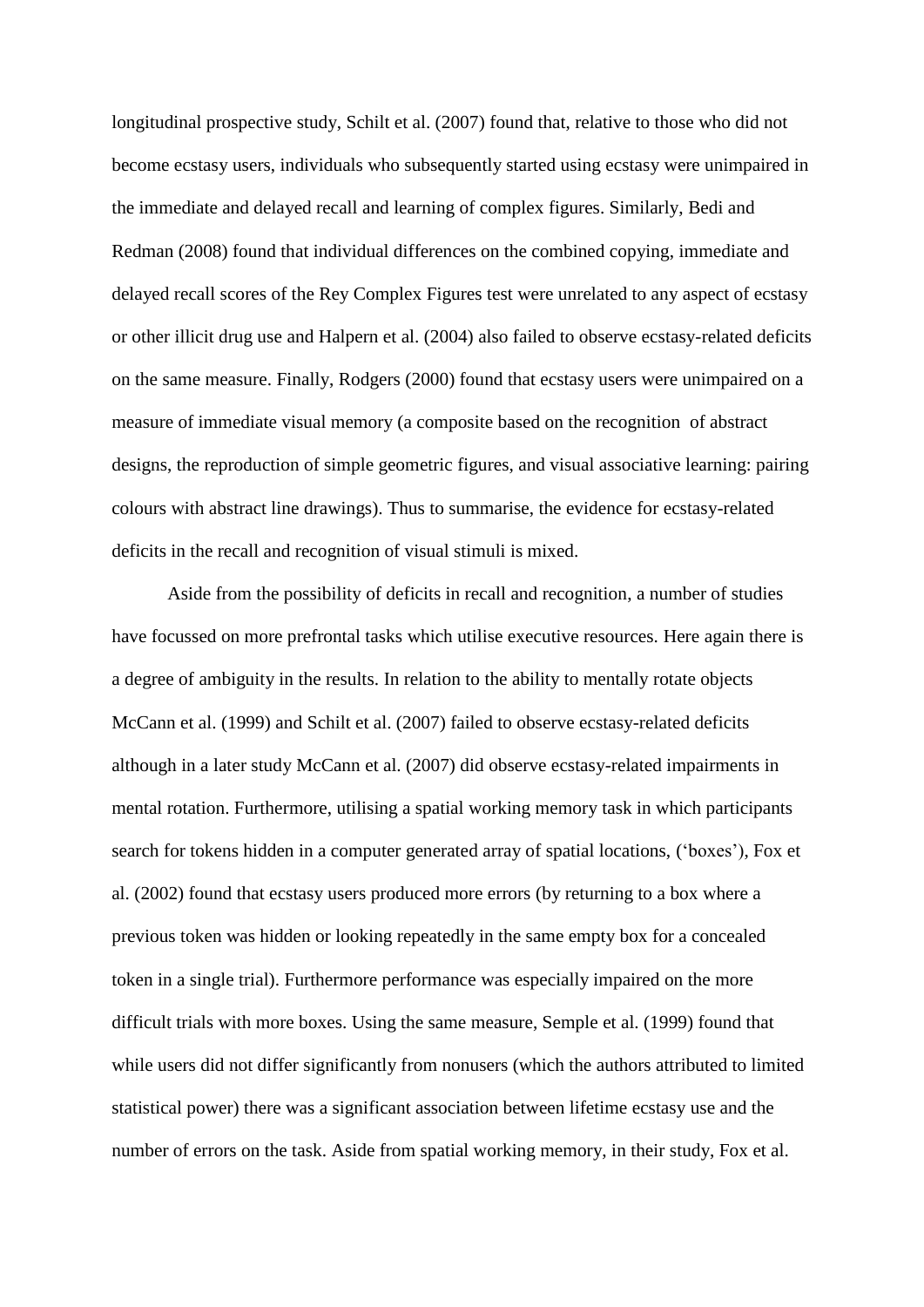(2002) found that although visuo spatial associative learning (pairing complex abstract stimuli with specific spatial locations) was unimpaired there was in fact a trend whereby ecstasy users performed worse at the more difficult levels (Fox et al., 2002).

The Corsi blocks procedure is a long standing paradigm used for assessing an individual's simple spatial span. Results have been inconsistent in relation to ecstasy use with deficits among users being identified by Verkes et al. (2001) and Hanson and Luciana (2010). However, ecstasy users in Gouzoulis-Mayfrank et al.'s (2000) study did not show impairment on this measure. More interestingly backward spatial span is believed to rely more heavily on prefrontal executive resources and a number of studies have tested ecstasy users on this measure. For example, while heavy users (but not light users) were significantly impaired on backward span, this was no longer significant following controls for a family history of substance abuse (Halpern et al. 2004). However, in de Sola Llopis et al.'s (2008) longitudinal study ecstasy users were worse on the backward span measure and although the difference only approached significance at baseline, linear mixed models analysis for the longitudinal aspect over 0-24 months, showed that ecstasy users exhibited a significant backward span deficit. More recently Hanson and Luciana (2010) compared polydrug users with non drug controls finding that the former group were impaired on a spatial working memory measure but that the level of ecstasy use was unrelated to the magnitude of the impairment.

There is some evidence therefore of the effects of ecstasy use on visual processing. However, previous research has tended to focus on recall and recognition of visual stimuli which presumably recruit occipital and medial-temporal resources rather than pre-frontal processes. Furthermore the tests of visuo-spatial working memory that have previously been used have generally not captured the full range of processes which have been explored in the verbal domain. For example, VSWM involves not only the maintenance of static visual stimuli but also involves the processing of dynamic sequential spatial information and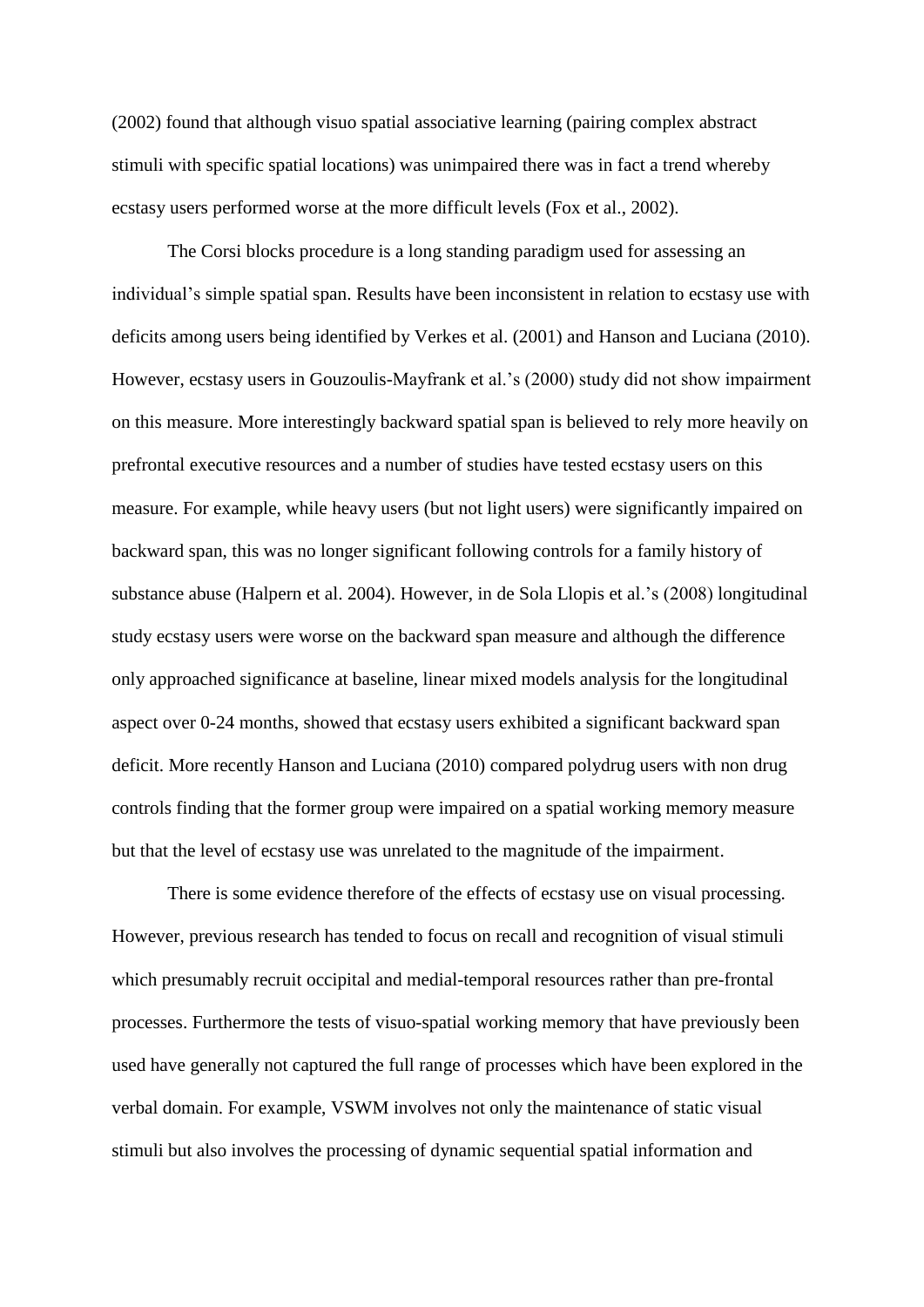manipulating the contents of temporary visual stores. Neuroimaging (fMRI) research suggests that the maintenance aspects are supported by a limited capacity store in the posterior parietal and occipital cortices with the incremental processing component loading on more anterior locations in the prefrontal cortex (Martin et al., 2008). In previous research from our own laboratory (Wareing et al., 2004; 2005) we demonstrated that while ecstasy/polydrug users performed similarly to non ecstasy users on simple span tasks, i.e., recalling a sequence of spatial locations, when a processing component was added, in which participants were required to make a visual judgement while simultaneously maintaining a sequence of spatial locations, an ecstasy/polydrug related deficit was apparent. Furthermore, it is noteworthy that this deficit persisted in previous users of the drug. However, these studies suffered from a number of limitations. First, the spatial stimuli were displayed in a matrix arrangement. This has been shown to facilitate verbal recoding (Brown et al., 2006) leaving open the question as to whether the deficits that were observed were actually visuospatial in nature. Second, it has also been shown that matrix displays allow the utilisation of structural information from long term memory, for example, visuo-spatial templates (Dean et al., 2008), thus the deficits observed might have reflected group differences in the ability to retrieve this information.

The present study utilises a spatial working memory measure which is an analogue of the verbal working memory measures that have been developed such as operation span (Miyake et al., 2000). Like operation span it requires the retention of serial order information and it includes a secondary processing task. It also relates to existing measures of serial spatial memory in that it uses a Corsi type irregular display. Thus participants are required to maintain a spatial sequence of increasing length while simultaneously performing a visual discrimination task. Using the same measure, Fisk and co-workers have previously demonstrated a spatial working memory deficit among adult dyslexics and among older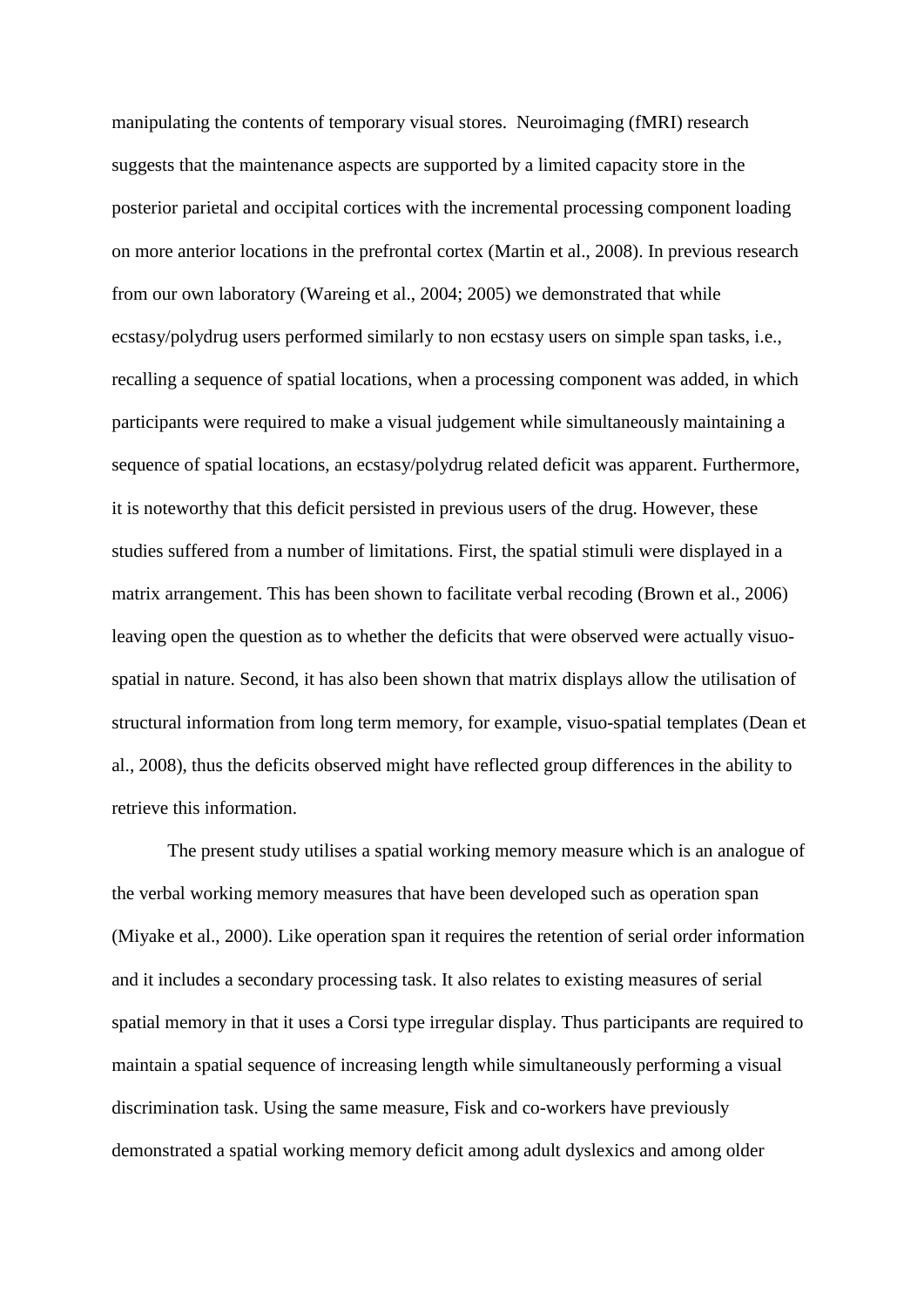adults (Fisk 2004; Smith-Spark et al. 2007). In the present study, ecstasy/polydrug users are predicted to exhibit a deficit specifically on the spatial working memory measure with simple spatial span expected to reveal no drug-related deficits. Thus an interaction is predicted between user group and spatial working memory (SWM) processing demands (simple span=low demand; SWM task =high demand). This expectation will be tested in a mixed ANOVA design. The deficit is predicted to be present in both current and former ecstasy/polydrug users compared to nonusers and the two user groups are expected to perform similarly.

#### **METHOD**

## **Participants**

Thirty-eight current ecstasy/polydrug users (Males=19, Females=19), 16 previous ecstasy/polydrug users who had not used ecstasy for at least 6 months (Males=1, Females=15), and 52 non ecstasy users (Males=8, Females=44) took part in this investigation. Participants were recruited via direct approach to university students and the snowball technique, i.e., mouth to mouth referral (Solowij et al., 1992). Individuals with a medical diagnosis of drug dependence or those injecting illicit drugs were excluded from the study. Current pattern and history of drug use for the three groups is displayed in Table 1. For current ecstasy/polydrug users, median period of abstinence was 40, 2, 3, and 2.5 weeks for amphetamine, cannabis, cocaine and ecstasy respectively. For previous ecstasy/polydrug the equivalent abstinence figures were 260, 28, 12, and 60 weeks for amphetamine, cannabis, cocaine and ecstasy respectively. For non ecstasy users median period of abstinence was 24 and 8 weeks for cannabis and cocaine respectively.

<<Insert Table 1 about here>>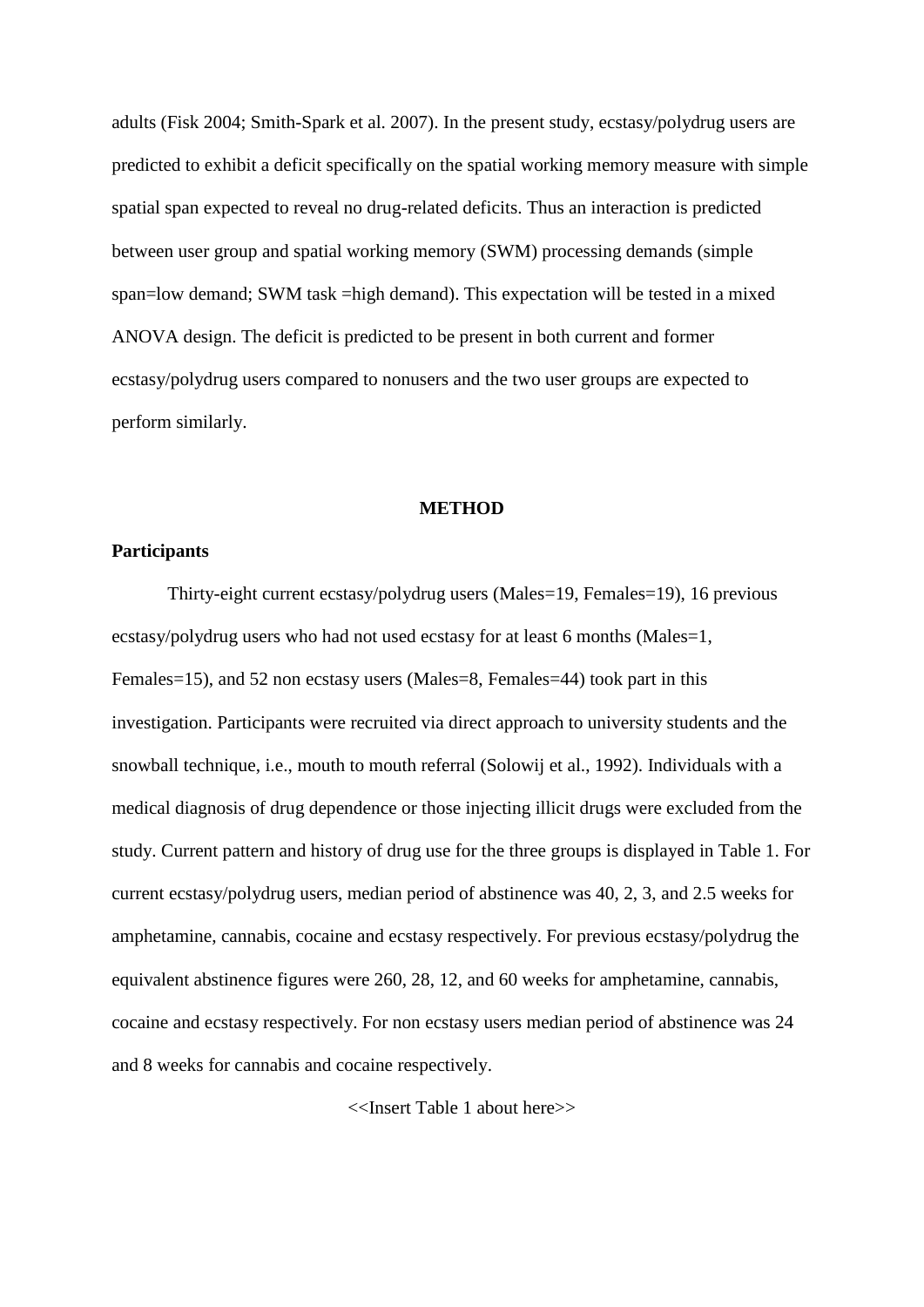Inspection of Table 2 reveals that the three groups were similar in terms of average age and years of education. Overall group differences were statistically significant for the Ravens (IQ) measure,  $p<.05$ , and for alcohol,  $p<.01$ , and tobacco consumption,  $p<.05$ . Difference contrasts revealed that non users consumed significantly less alcohol and tobacco compared to ecstasy/polydrug users, *p*<.05 in both cases. On the Ravens measure current users scored significantly higher than previous users and they also smoked significantly fewer cigarettes per day, *p*<.01. Compared to those currently using, previous users had fewer years of education and consumed fewer units of alcohol although these differences only approached statistical significance.

<<Insert Table 2 about here>>

## **Materials**

The prior history of illicit drug consumption was assessed using a background drug use questionnaire which has been used extensively in previous research from our laboratory (e.g., Fisk et al., 2005). These data were used to estimate the total lifetime use for each drug (e.g. ecstasy, cannabis, amphetamines, cocaine etc). Period of abstinence, frequency of use, and recent use (in the previous 10 and 30 days) were also assessed. Fluid intelligence was measured via Raven's Progressive Matrices (Raven et al., 1998) and the number of years of education, the participant's age and gender and their current use of cigarettes and alcohol were recorded.

Spatial Working Memory Span. The test was developed by Fisk (2004) as a measure of visuo-spatial working memory and has been used subsequently for this purpose (e.g., Smith-Spark & Fisk, 2007). Twelve Corsi style boxes appear on a PC monitor, in a random array, with a line running horizontally across the middle of the screen so that there is an even distribution of 6 boxes in each half of the screen. Five of the boxes are highlighted for three seconds, four of which contain Xs and one of which contains Os. First, the participants were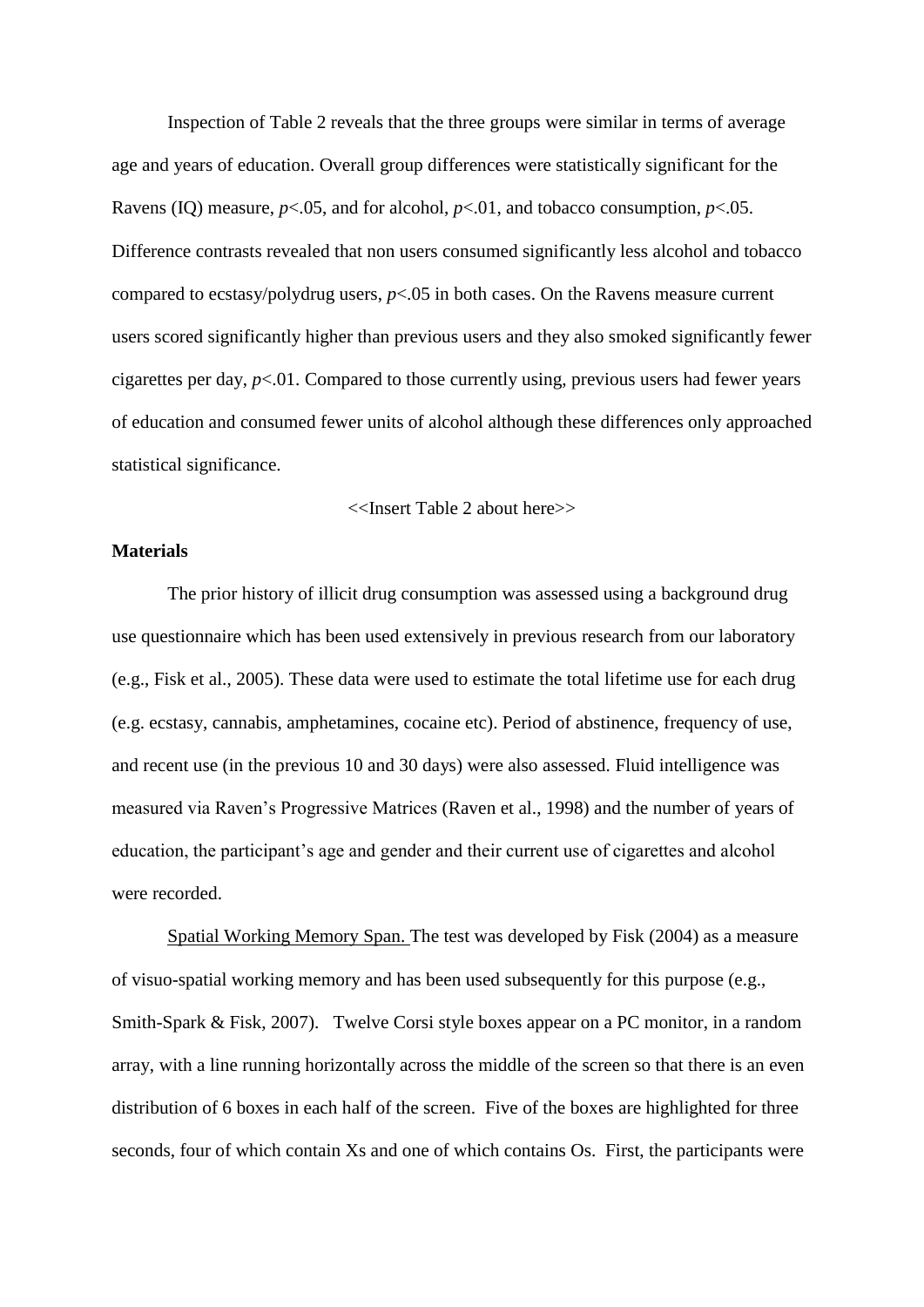required to indicate whether there were more highlighted boxes in the top half or the bottom half of the screen by pointing to one of two boxes positioned respectively in the top right hand corner and the bottom right hand corner. In addition, participants were asked to remember the location of the box that was highlighted with Os and after the Corsi style pattern was removed, to record the position of the 'O' cell in an answer booklet. They did this by writing a 1 in the appropriate location. There were three trials of this type after which the number of consecutive Corsi displays increased to two, each one containing 12 boxes in the same spatial arrangement, five of which were highlighted. As each display was presented the participant was required to point to the top or bottom according to where the majority of boxes were located. The participant was also required to remember the location of the 'O' cell in each Corsi display and after the displays were removed to indicate the locations in the answer book by writing in the appropriate locations a 1 for the 'O' cell from the first display and a 2 for the 'O' cell from the second display. As the task proceeded the number of Corsi displays presented consecutively increased by 1 every three trials. After each display the participant completed the pointing task and after all of the displays in that particular trial had been presented the participant recorded the position of the 'O' filled cells in order in the answer book by writing 1, 2, 3, etc. In total there were six levels to the task with the number of Corsi displays presented in a trial gradually increasing from one to six. In order to achieve a particular level, the participant was required to be correct in at least two of the three trials. The response was deemed to be correct if the locations of the 'O' filled cells, and their serial order were successfully recalled, and the pointing component of the task had been completed correctly. The maximum level that was achieved was defined as the participant's spatial working memory span.

Simple spatial span. Participants were presented with a random pattern consisting of 12 blank squares arranged in a Corsi-type fashion on a computer monitor. On each trial, a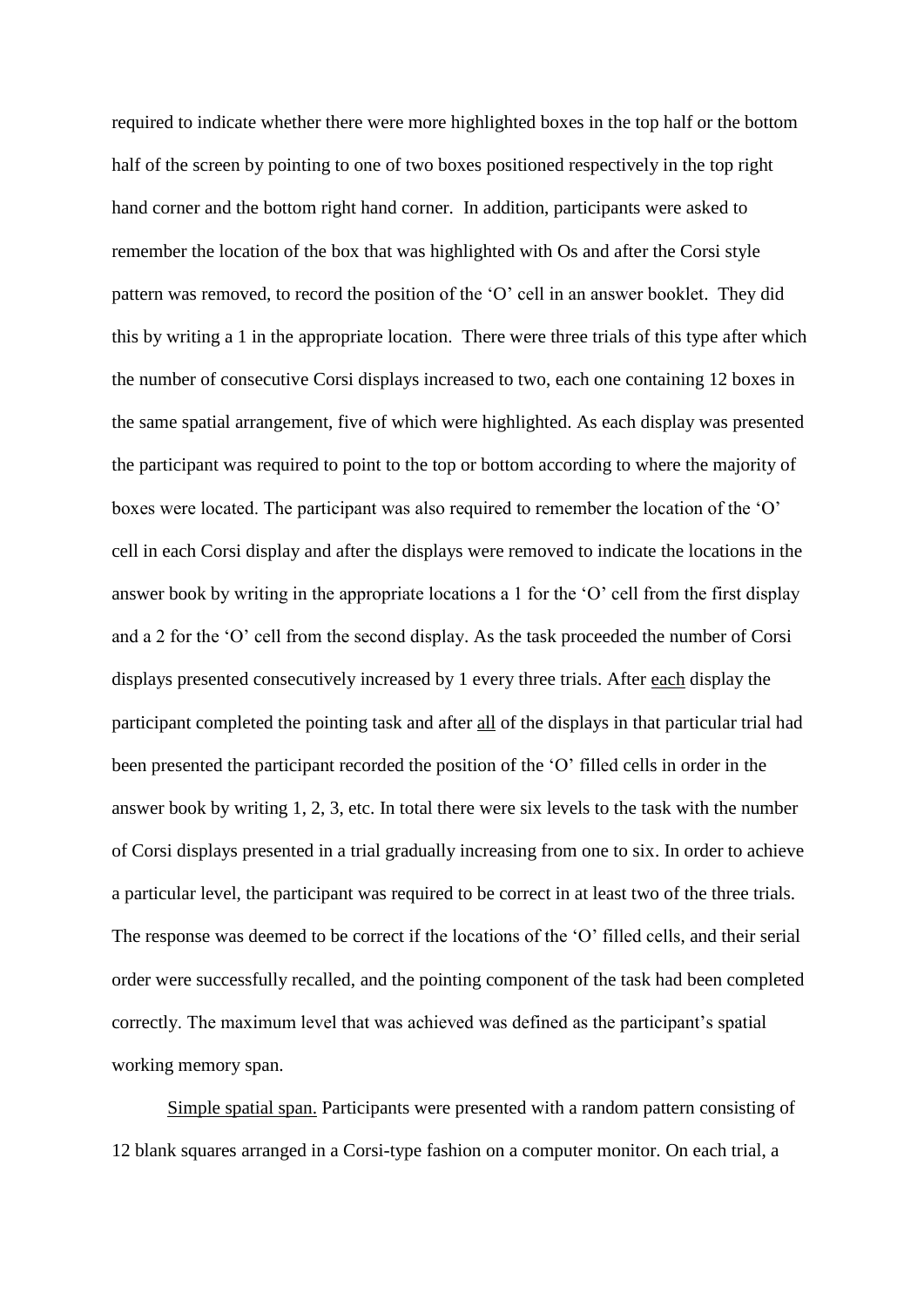certain number of squares would be highlighted (filled with Xs) in sequence each for two seconds. As each new square was highlighted the previous one went blank. Participants then attempted to recall the position of each of the squares so highlighted. They did this by indicating the positions of the squares and the order in which they were filled in an answer book provided for this purpose. For the first three trials only one position was highlighted. Subsequently for each block of three trials the number of positions highlighted increased by one. Thus there were three trails with two positions, three trails with three positions, three trials with four positions etc. The participant proceeded to the next level until he/she failed to recall the positions on at least two out of three trials. The participants simple spatial span was the maximum level achieved.

## **Procedure**

Participants were informed of the general purpose of the experiment and their right to withdraw any time. Informed consent was obtained verbally after which the drug use questionnaire was administered first, followed by the Raven's Progressive Matrices intelligence test, and the age/education questionnaire. Next the simple spatial span task was administered after which participants completed a practice version of the spatial working memory task. This consisted of three trials at level one, followed by three trials at level two. After this, the full version of the spatial working memory task was administered. Participants were fully debriefed, paid 20 UK pounds in Tesco store vouchers and given drug education leaflets. The University of Central Lancashire's Ethics Committee approved the study which conforms to the ethical guidelines of the British Psychological Society and the Declaration of Helsinki (as amended in Seoul in  $2008$ )<sup>1</sup>.

## **Design and Statistics**

A mixed design was employed with drug users as the between participants factor (current, previous, and non ecstasy user) and processing demands the within participants factor (simple spatial versus spatial working memory). This was followed by a series of ANCOVAs with spatial working memory as the dependent variable, drug user as the between participants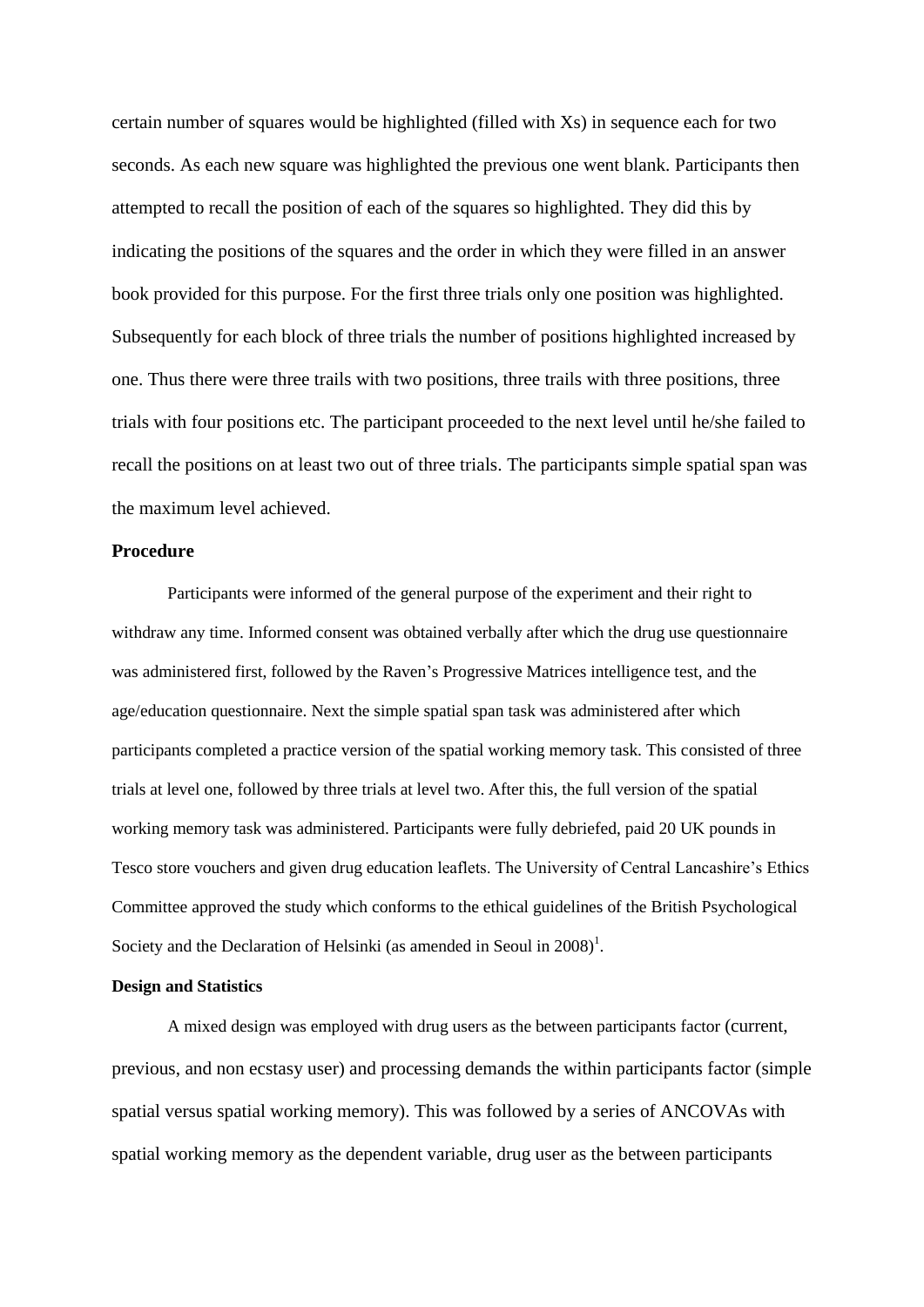independent variable and various other variables introduced as covariates. Differences between the groups were investigated through difference (reverse Helmert) contrast analyses in which nonusers were compared with all ecstasy/polydrug users, and current ecstasy/polydrug users with previous ecstasy/polydrug users.

## **RESULTS.**

## **Spatial Span and Spatial Working Memory**

The main analysis with processing demands (simple spatial versus spatial working memory) within participants, and user group (current, previous, and non ecstasy user) between participants, revealed a significant main effect of processing demands with lower span scores evident under conditions of high demand, *F*(1,103)=41.22, *p*<.001. The overall group effect was also statistically significant, *F*(2,103)=3.80, *p*<.05. Difference contrasts revealed that non users scored significantly higher than the combined user groups, *p*<.01, while current and previous users did not differ significantly from each other, *p*>.05. As predicted the interaction between working memory processing demands and user group was statistically significant,  $F(2,103)=3.32$ ,  $p<.05$ . Inspection of Figure 1 and Table 3 reveals that, as anticipated, the relative impairment among users was most evident under conditions of high working memory processing demands. In order to explore the basis of the interaction, a between participant ANOVA was conducted with the spatial working memory scores as the dependent variable. The overall effect of group was statistically significant, *F*(2,103)=4.32, *p*<.05 and as predicted, difference contrasts revealed that non users achieved higher spatial working memory scores than the combined current and previous user groups, *p*<.01, which in turn did not differ significantly from each other, *p*>.05. No group difference had been predicted for the simple spatial span scores. However, the main effect of group did in fact approach statistical significance,  $F(2,103) = 2.71$ ,  $p=.071$ , and Tukey's post hoc test revealed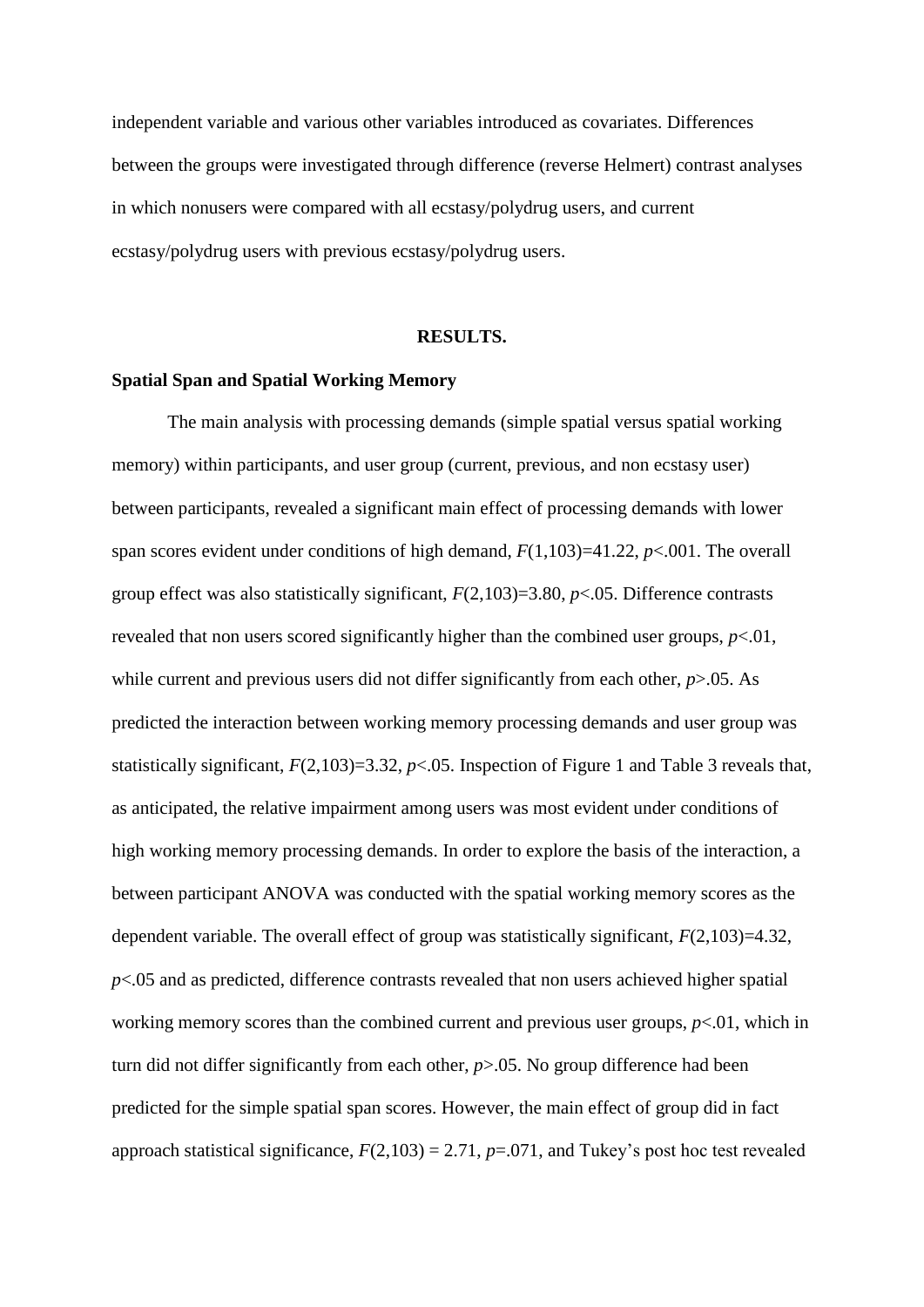that the difference between previous users and the other two groups approached statistical significance, *p*= .093 for previous versus current, and *p*= .073 for previous versus nonusers. In both cases previous users had lower simple span scores.

<<Insert Table 3 and Figure 1 about here>>

## **Statistical control for IQ, weekly alcohol, and daily cigarette consumption**

The groups differed significantly on the IQ, alcohol, and cigarette measures and these were in turn correlated with spatial working memory (*p<*.05 for IQ and cigarettes, and *p*=.055 for alcohol). ANCOVA was conducted with group between participants, the spatial working memory score as the dependent variable, and with the IQ, alcohol, and cigarette measures entered as covariates. The overall group effect remained statistically significant, *F*(2,94)=5.16, *p*<.01, and furthermore, difference contrasts continued to show that non users achieved significantly higher scores than the combined current and previous user groups,  $p<.01$ , which in turn did not differ significantly from each other,  $p>0.05$ . As covariates, the IQ and alcohol measures accounted for statistically significant variance in the SWM scores with *F* values of 4.17, *p*<.05, and 10.58, *p*<.01, respectively on 1,94 degrees of freedom. Daily cigarette consumption also approached significance as a covariate, *F*(1,94)=3.20, *p*=.077.

Unexpectedly, previous users exhibited a degree of impairment on the simple span measure. Furthermore, IQ and alcohol consumption were significantly correlated with simple span,  $p<.001$ , and  $p<.05$  respectively. Therefore ANCOVA was conducted with group between participants, the simple spatial span score as the dependent variable, and with alcohol consumption and IQ entered as covariates. The overall group effect no longer approached significance  $F(2,95)=1.65$ ,  $p>0.05$ . As covariates, the IQ and alcohol measures accounted for statistically significant variance in the simple spatial span scores with *F* values of 20.19, *p*<.001, and 4.85, *p*<.05, respectively on 1,95 degrees of freedom. Thus it appears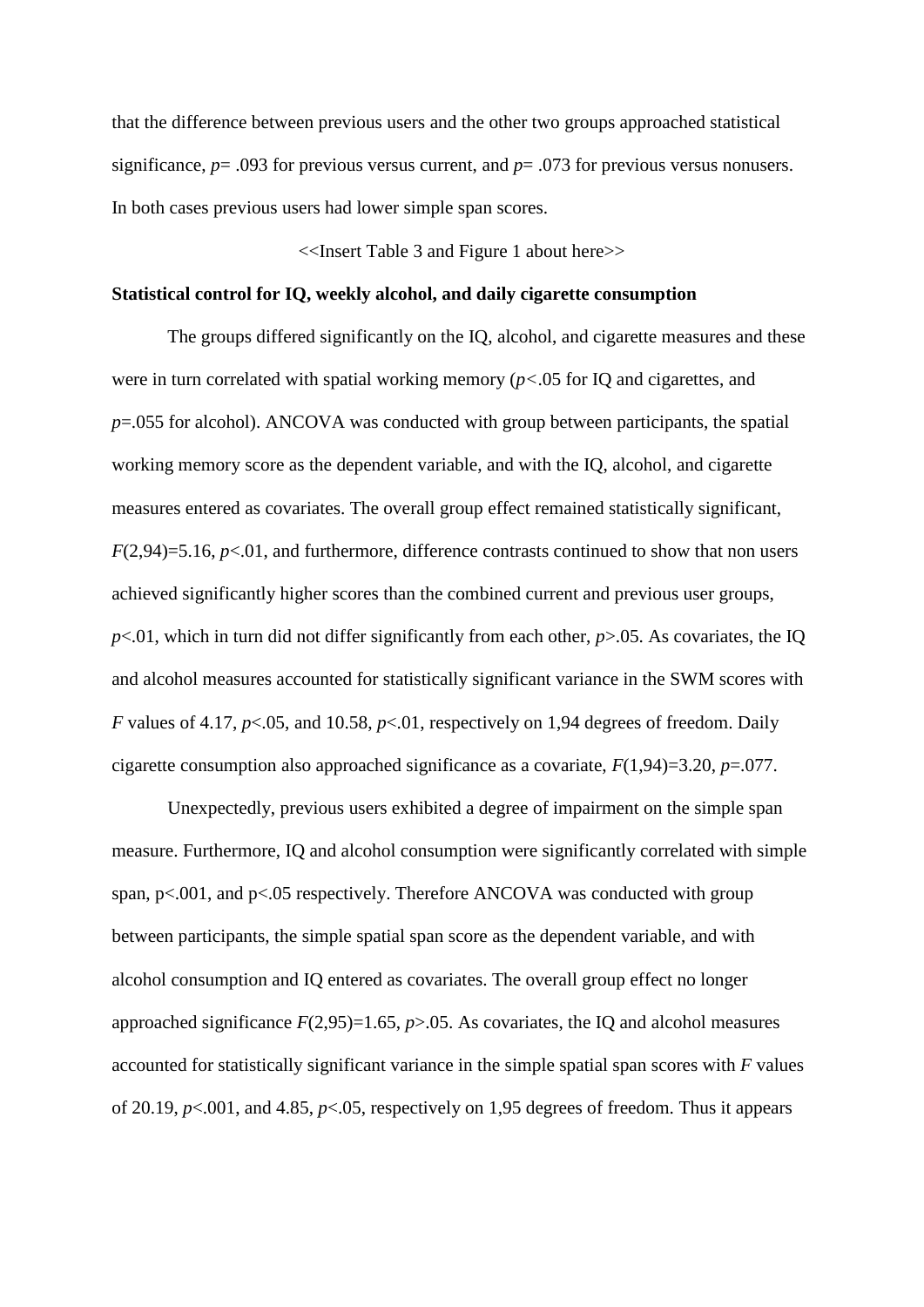that the difference observed between previous users and the other two groups was substantially attributable to group differences in IQ and alcohol consumption.

## **Statistical control for aspects of cannabis and cocaine use**

In order to evaluate the extent to which cannabis or cocaine use might have been responsible for the ecstasy/polydrug related SWM deficits noted above, ANCOVA was again conducted with group between participants and the spatial working memory score as the dependent variable. The current frequency of cocaine use and the total lifetime use for both cannabis and cocaine were found to be significantly correlated with SWM, p<.05 in all cases, and were entered as covariates. The overall group effect approached statistical significance, *F*(2,85)=2.59, *p*=.081, and the difference contrasts continued to show that non users achieved significantly higher scores than the combined current and previous user groups,  $p < 0.05$ , which in turn did not differ significantly from each other, *p*>.05.

#### **DISCUSSION**

The present results demonstrate that both current and previous ecstasy users exhibit impairments in visuo-spatial working memory performance. The present study's focus on dynamic visuo-spatial processing is rare among the existing substance abuse research literature. To date the focus has been on more static visual processes with a very substantial emphasis on visual recall. Thus a number of studies have found ecstasy related deficits in the ability to recall, reconstruct or recognise previously viewed complex visual or geometric stimuli (Back-Madruga et al., 2003; Bolla et al., 1998; Fox et al., 2001; Gouzoulis-Mayfrank et al., 2000; Verkes et al., 2001). In one or two cases the deficits observed appear to be dose related (Back-Madruga et al., 2003; Bolla et al., 1998; Fox et al., 2001). In some instances while recognition was unimpaired, ecstasy users took longer to confirm the identity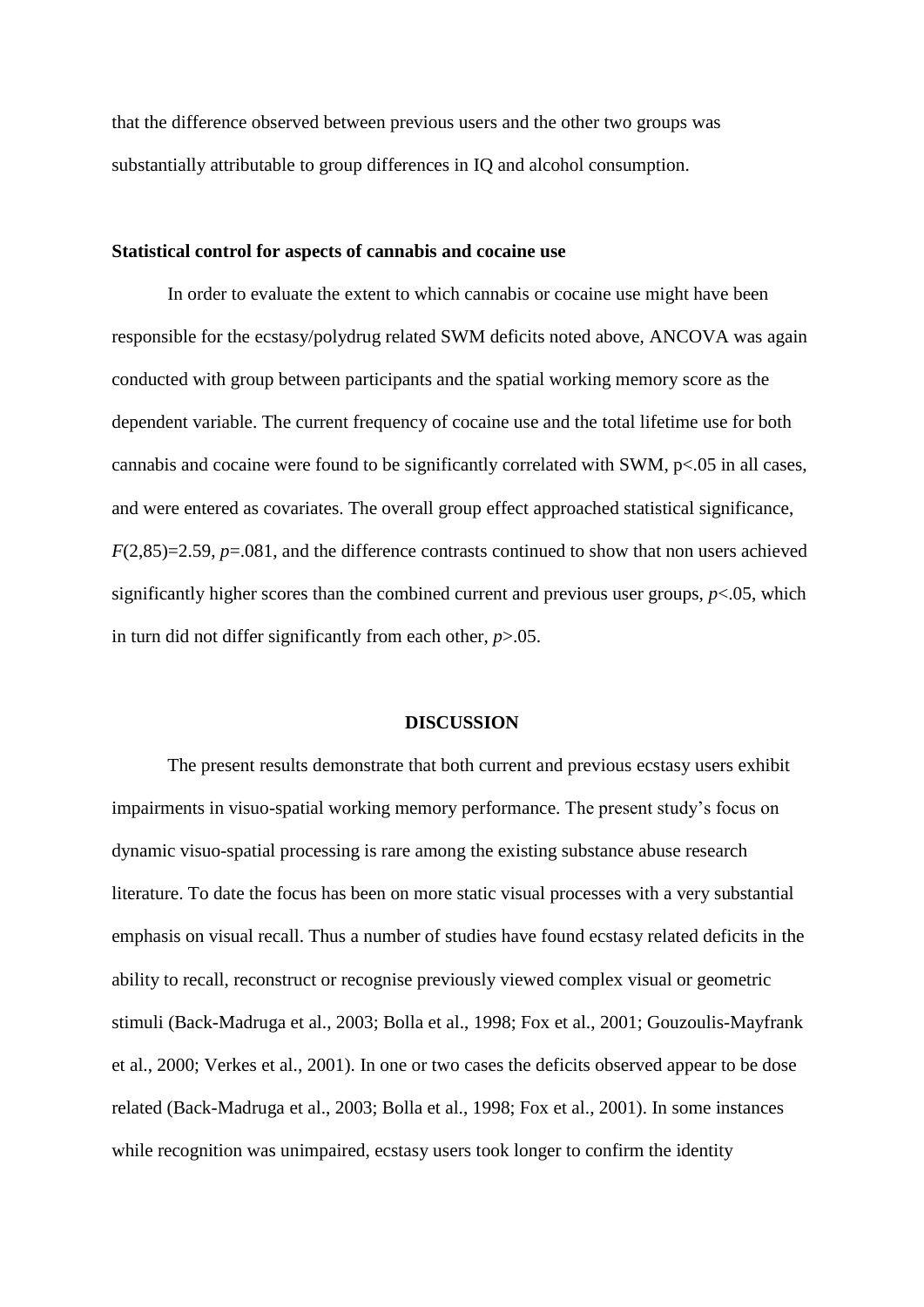previously seen visual targets (Gouzoulis-Mayfrank et al., 2000; Verkes et al., 2001). These ecstasy-related impairments may reflect the adverse effects of the drug on occipital processes. Indeed there is evidence that ecstasy use may be associated with changes in the occipital lobe. For example, in an early EEG study Dafters et al. (1999) found that the integrity of the visual association pathway spanning the occipital-parietal-temporal areas was compromised in ecstasy users. In other research, Chang et al. (2000) conducted a neuroimaging study with a sample of 21 ecstasy users. Two to three weeks following the administration of MDMA, rCBF among a subsample of eight users was reduced relative to baseline across a range of neural locations including the basal ganglia, the visual cortex, superior parietal and the dorsolateral prefrontal cortex (DLPFC). The authors proposed that the subacute effects of MDMA were to increase extracellular serotonin which due to the neurotransmitter's vasoconstrictive effects may have given rise to reduced rCBF. More recently, using PET scanning, Buchert et al. (2004) showed that compared with polydrug controls and nonusers of illicit drugs, current ecstasy users had significantly reduced serotonin transporter availability in a number of regions including the occipital lobe (as well as the medial temporal lobes and pre central sulcus, mesencephalon, and basal ganglia). The reduction in the occipital lobe was dose related and larger than in the other regions

The potential effects of ecstasy on aspects of vision may also be explored through experimental protocols. For example, ecstasy users have been found to respond differently to the tilt after-effect illusion consistent with atypical lateral inhibition of occipital neurons (Brown et al. 2007; Dickson et al., 2009). Other research has utilised transcranial magnetic stimulation (TMS). For example, TMS of the occipital cortex gives rise to subjective light sensations at specific thresholds determined by the minimum stimulator output intensity required to reliably produce the sensation. These thresholds were significantly lower in ecstasy users compared with controls and were negatively correlated with the frequency of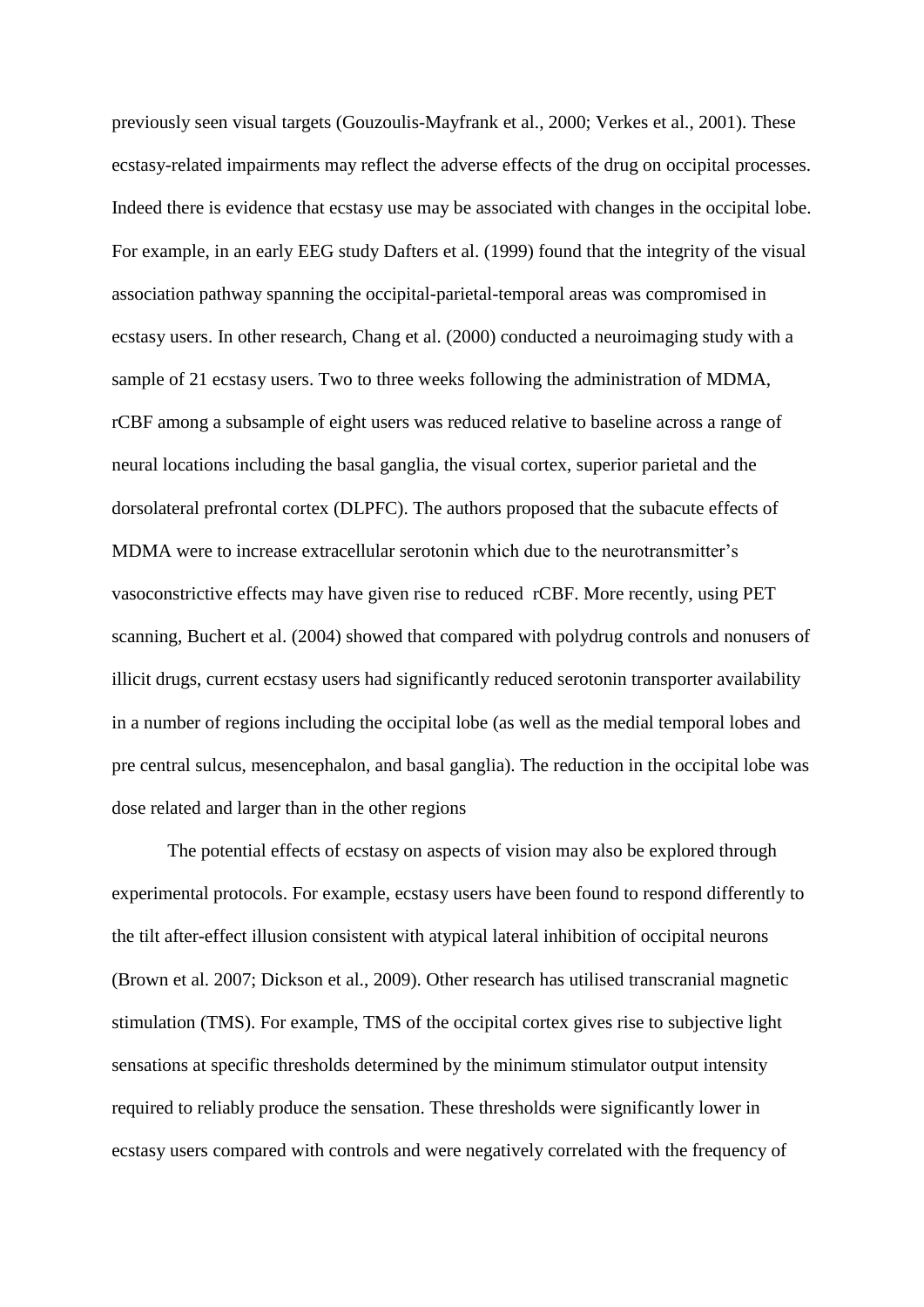ecstasy use consistent with a dose related effect (Oliveri & Calvo, 2003). Thus to summarise it is possible that the deficits observed among ecstasy users in the recall, reproduction and recognition of visual stimuli may be attributable the effects of the drug on occipital processes.

By way of contrast visuo-spatial working memory as assessed in the present study involves considerably more than the ability to recall or recognise static visual displays. It involves the temporary storage, maintenance, processing and manipulation of visuo-spatial information in pursuit of goal related behaviours and is more reliant on prefrontal cortical resources (Cabeza & Nyberg, 2000). The absence of any ecstasy-related deficit on the simple Corsi span measure suggests that basic serial processing of spatial sequences appears to remain substantially intact. It has been shown that short visual sequences, consisting of up to three locations, can be stored and maintained in a limited capacity store in the posterior parietal and occipital cortices while longer sequences and irregular spatial arrangements such as the Corsi design require DLPFC resources which augment the posterior store perhaps by facilitating chunking or by temporarily storing excess spatial information (Martin et al., 2008). Thus the present results suggest that among ecstasy users this network is able to cope with basic visuo-spatial maintenance tasks. This is not to say that the posterior store is intact. It may well be that the capacity of the store is reduced in ecstasy/polydrug users and that performance is maintained by recruiting additional DLPFC resources. However working memory tasks of the kind reported here require the concurrent maintenance and processing of information and are known to make greater demands on DLPFC resources which are involved in updating the contents of the posterior store and organising the potentially conflicting demands of the task (Chase et al., 2008; McCarthy et al., 1996). It appears therefore that these additional demands result in a deterioration in performance among ecstasy/polydrug users. While such decrements have previously been demonstrated in the processing of verbal material (Fisk & Montgomery, 2009; Montgomery et al., 2005), the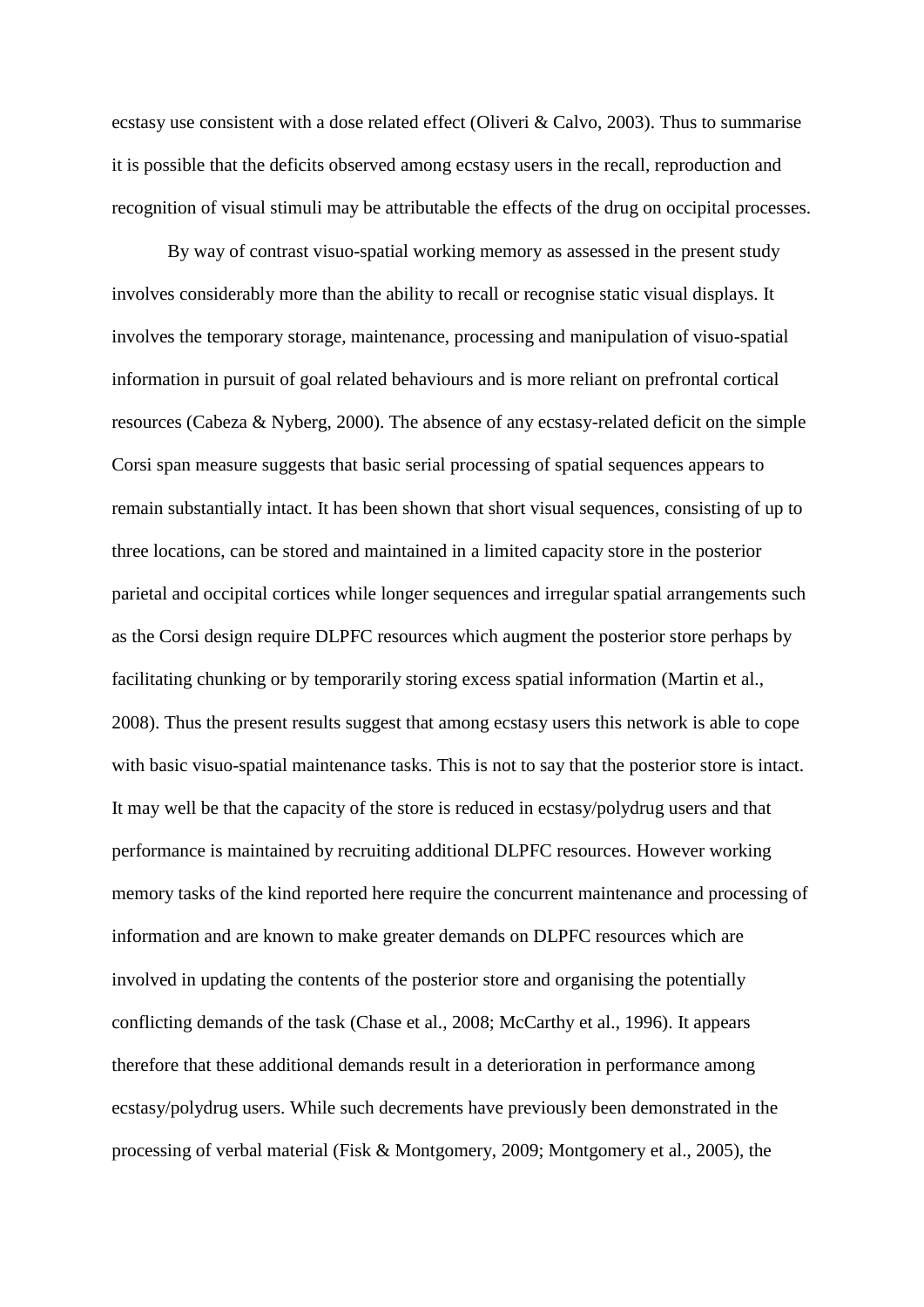present study provides additional evidence to show that visuo-spatial processing is also affected.

While no group differences were expected on the simple Corsi type span measure, previous users registered lower scores on this task relative to nonusers and current users. However the overall group effect fell just short of statistical significance and in any event appeared to be due to group differences in IQ and alcohol consumption rather than being attributable to ecstasy use.

A number of limitations are evident in the present research. First, following statistical controls for concurrent cannabis and cocaine use, the overall group effect was reduced to a trend and although the difference contrasts continued to indicate that ecstasy/polydrug users were significantly impaired relative to nonusers, the possibility that the deficits observed might in part be attributable to illicit drugs other than ecstasy or to some pre existing condition predating the initiation of drug use cannot be excluded. Second, there was a pronounced gender imbalance between the groups with females predominating among nonusers and previous ecstasy/polydrug users and males more prevalent among current users. Third, it must be acknowledged that as with most studies in this area no objective measure of recent drug use such as urinalysis or hair analysis was used.

In summary both current and previous ecstasy users exhibited deficits in the spatial working memory task. With respect to the difference contrasts, the deficits remained statistically significant following the removal of the variance associated with cannabis and cocaine use. In view of the existing research evidence of ecstasy-related impairment in the processes supported by the occipital and posterior parietal areas, it is possible that DLPFC resources are recruited to bolster the capacity of the posterior store thereby reducing the available capacity needed to cope with the additional processing demands which characterises the SWM task.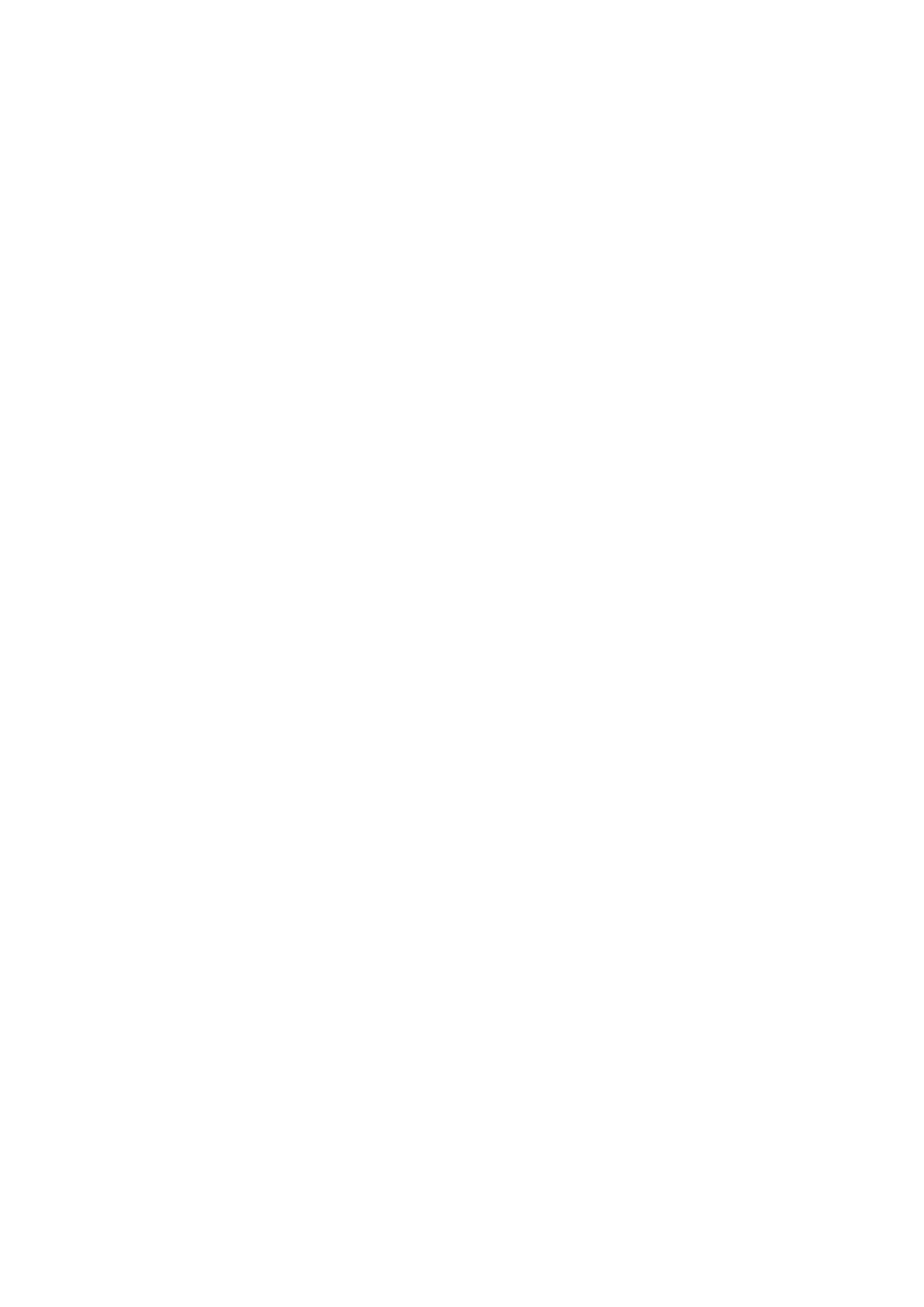#### **REFERENCES**

- Back-Madruga C, Boone KB, Chang L, Grob CS, Lee A, Nations H, & Poland RE. 2003. Neuropsychological effects of 3,4-methylenedioxymethamphetamine (MDMA or ecstasy) in recreational users. *Clin Neuropsychol* **17**: 446-459.
- Bedi G, Redman J. 2008. Ecstasy use and higher-level cognitive functions: Weak effects of ecstasy after control for potential confounds. *Psychol Med* **38**: 1319-1330.
- Bhattachary S, & Powell JH. 2001. Recreational use of 3,4 methylenedioxymethamphetamine (MDMA) of 'ecstasy': Evidence for cognitive impairment. *Psychol Med* **31**: 647-658.
- Bolla KI, McCann UD, & Ricaurte GA. 1998. Memory impairment in abstinent MDMA ('Ecstasy') users. *Neurology* **51**: 1532-1537.
- Brown J, Edwards M, McKone E, & Ward J. 2007. A long-term ecstasy-related change is visual perception. *Psychopharmacology (Berl)* **193**: 437-446.
- Brown LA, Forbes D, & McConnell J. 2006. Limiting the use of verbal coding in the Visual Patterns Test. *Q J Exp Psychol* **59**: 1169-1176.
- Buchert R, Thomasius R, Wilke F, Petersen K, Nebeling B, Obrocki J, Schulze O, Schmidt U, & Clausen M. 2004. A voxel-based PET investigation of the long-term effects of 'ecstasy' consumption on brain serotonin transporters. *Am J Psychiatry* **161**: 1181- 1189.
- Cabeza R, Nyberg L. 2000. Imaging Cognition II: An Empirical Review of 275 PET and fMRI Studies. *J Cogn Neurosci* **12**: 1-47.
- Chang L, Grob CS, Ernst T, Itti L, Mishkin FS, Jose-Melchor R, & Poland RE. 2000. Effect of ecstasy 3,4-methylenedioxymethamphetamine (MDMA) on cerebral blood flow: A co-registered SPECT and MRI study. *Psychiatry Res* **98**: 15-28.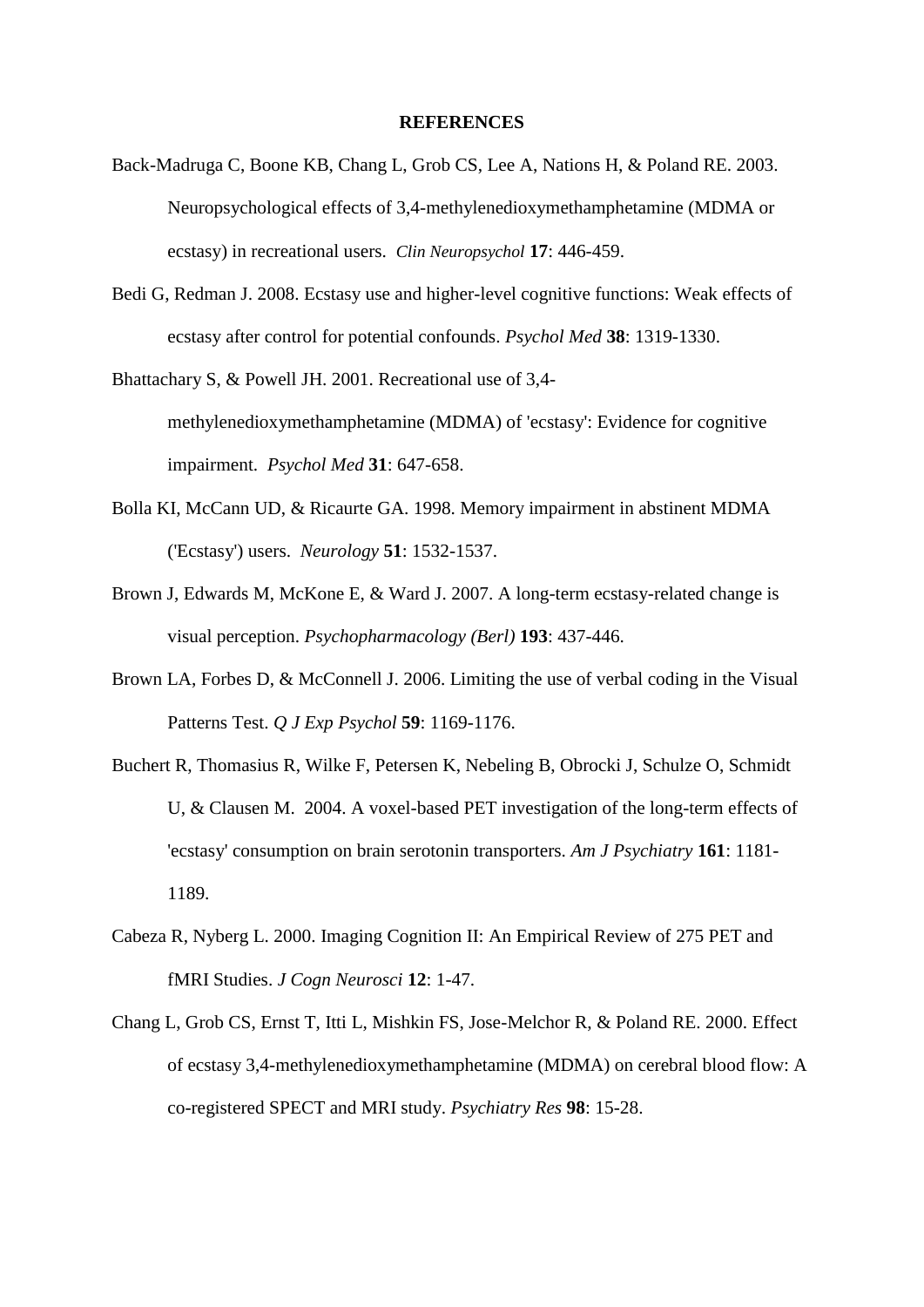- Chase HW, Clark L, Sahakian BJ, Bullmore ET, & Robbins TW. 2008. Dissociable roles of prefrontal subregions in self-ordered working memory performance. *Neuropsychologia* **46:** 2650-2661.
- Dafters RI, Duffy F, O'Donnell PJ, & Bouquet C. 1999. Level of use of 3,4 methylenedioxymethamphetamine (MDMA or Ecstasy) in humans correlates with EEG power and coherence. *Psychopharmacology (Berl)* **145**: 82-90.
- de Sola Llopis S, Miguelez-Pan M, Peña-Casanova J, Poudevida S, Farré M, Pacifici R, Böhm P, Abanades S, Verdejo García A, Langohr K, Zuccaro, P, de la Torre R. 2008. Cognitive performance in recreational ecstasy polydrug users: A two-year follow-up study. *J Psychopharmacol* **22**: 498-510.
- Dean GM, Dewhurst SA, & Whittaker A. 2008. Dynamic visual noise interferes with storage in visual working memory. *Exp Psychol* **55**: 283-289.
- Dickson C, Bruno R, & Brown J. 2009. Investigating the role of serotonin in visual orientation processing using an 'ecstasy' (MDMA)-based research model. *Neuropsychobiology* **60**: 204-212.
- Fisk JE (2004). The relative magnitudes of age related deficits in verbal and visuo-spatial working memory [abstract]. *Proceedings of the British Psychological Society* **12**: 169.
- Fisk JE, & Montgomery C. 2009. Evidence for selective executive function deficits in ecstasy/polydrug users. *J Psychopharmacol* **23**: 40-50.
- Fisk JE, Montgomery C, Wareing M, & Murphy P. 2005. Reasoning deficits in ecstasy (MDMA) polydrug users. *Psychopharmacology (Berl)* **181**: 550-559.
- Fox HC, McLean A, Turner JJD, Parrott AC, Rogers R, Sahakian BJ. 2002. Neuropsychological evidence of a relatively selective profile of temporal dysfunction in drug-free MDMA ('ecstasy') polydrug users. *Psychopharmacology (Berl)* **162**: 203- 214.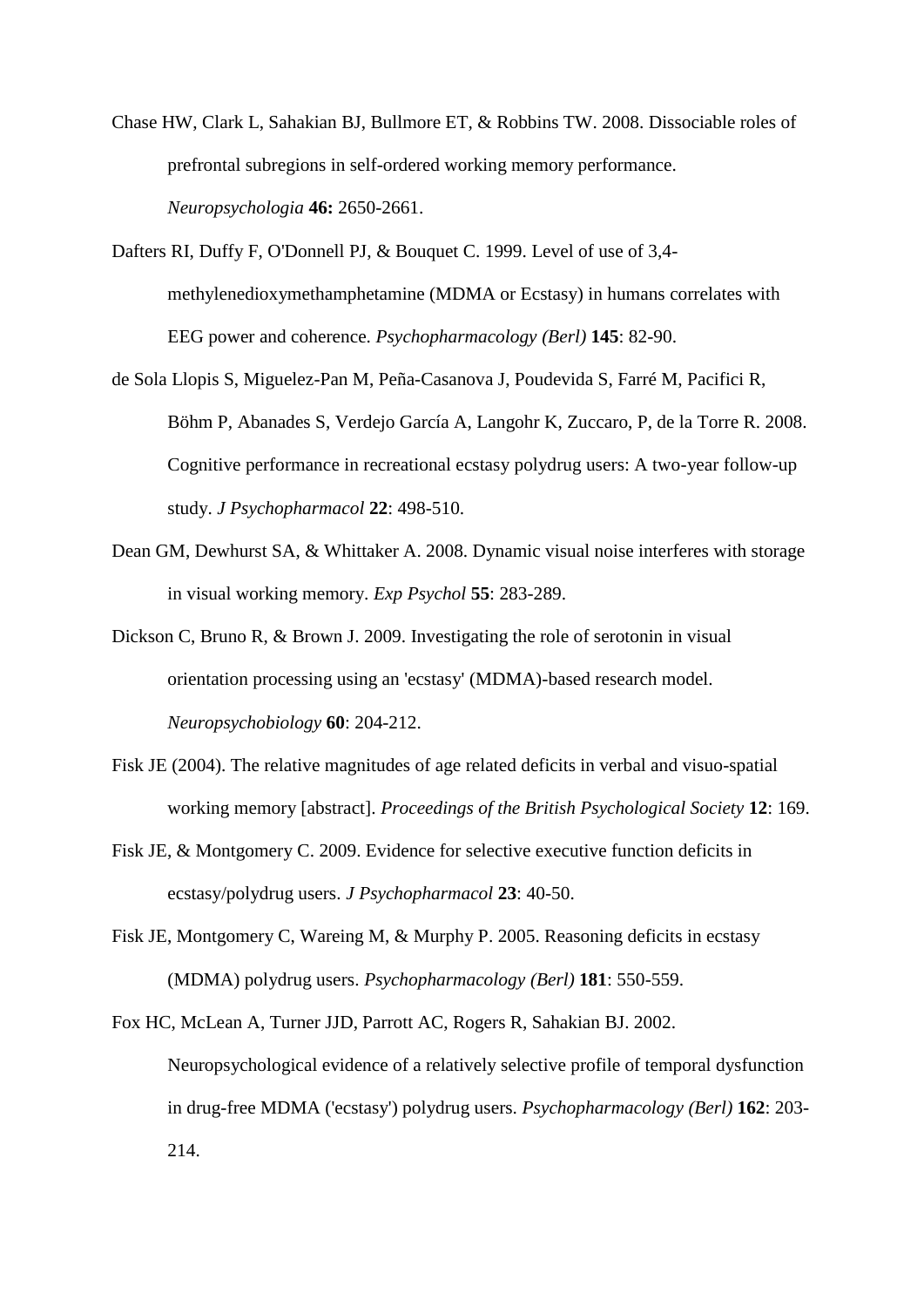- Fox HC, Parrott AC, & Turner JJD. 2001. Ecstasy use: Cognitive deficits related to dosage rather than self-reported problematic use of the drug. *J Psychopharmacol* **15**: 273- 281.
- Gouzoulis-Mayfrank E, Daumann J, Tuchtenhagen F, Pelz S, Becker S, Kunert H-J, Fimm B, & Sass H. 2000. Impaired cognitive performance in drug free users of recreational ecstasy (MDMA). *J Neurol Neurosurg Psychiatry* **68**: 719-725.
- Halpern JH, Pope HG Jr, Sherwood AR, Barry S, Hudson JI, Yurgelun-Todd D. 2004. Residual neuropsychological effects of illicit 3,4-methylenedioxymethamphetamine (MDMA) in individuals with minimal exposure to other drugs. *Drug Alcohol Depend 75*: 135-147.
- Hanson KL, Luciana M. 2010. Neurocognitive impairments in MDMA and other drug users: MDMA alone may not be a cognitive risk factor. J Clin Exp Neuropsychol **32**: 337-349.
- Martin R, Houssemand C, Schiltz C, Burnod Y, & Alexandre F. 2008. Is there continuity between categorical and coordinate spatial relations coding? Evidence from a grid/nogrid working memory paradigm. *Neuropsychologia* **46**: 576-594.
- McCann UD, Mertl M, Eligulashvili V, & Ricaurte GA. 1999. Cognitive performance in (±) 3,4-methylenedioxymethamphetamine (MDMA, 'ecstasy') users: A controlled study. *Psychopharmacology (Berl)* **143**: 417-425.
- McCann UD, Peterson SC, Ricaurte GA. 2007. The effect of catecholamine depletion by alpha-methyl-para-tyrosine on measures of cognitive performance and sleep in abstinent MDMA users. *Neuropsychopharmacology* **32**: 1695-1706.
- McCarthy G, Puce A, Constable RT, Krystal JH, Gore JC, & Goldman-Rakic P. 1996. Activation of human prefrontal cortex during spatial and nonspatial working memory tasks measured by functional MRI. *Cereb Cortex* **6**: 600-611.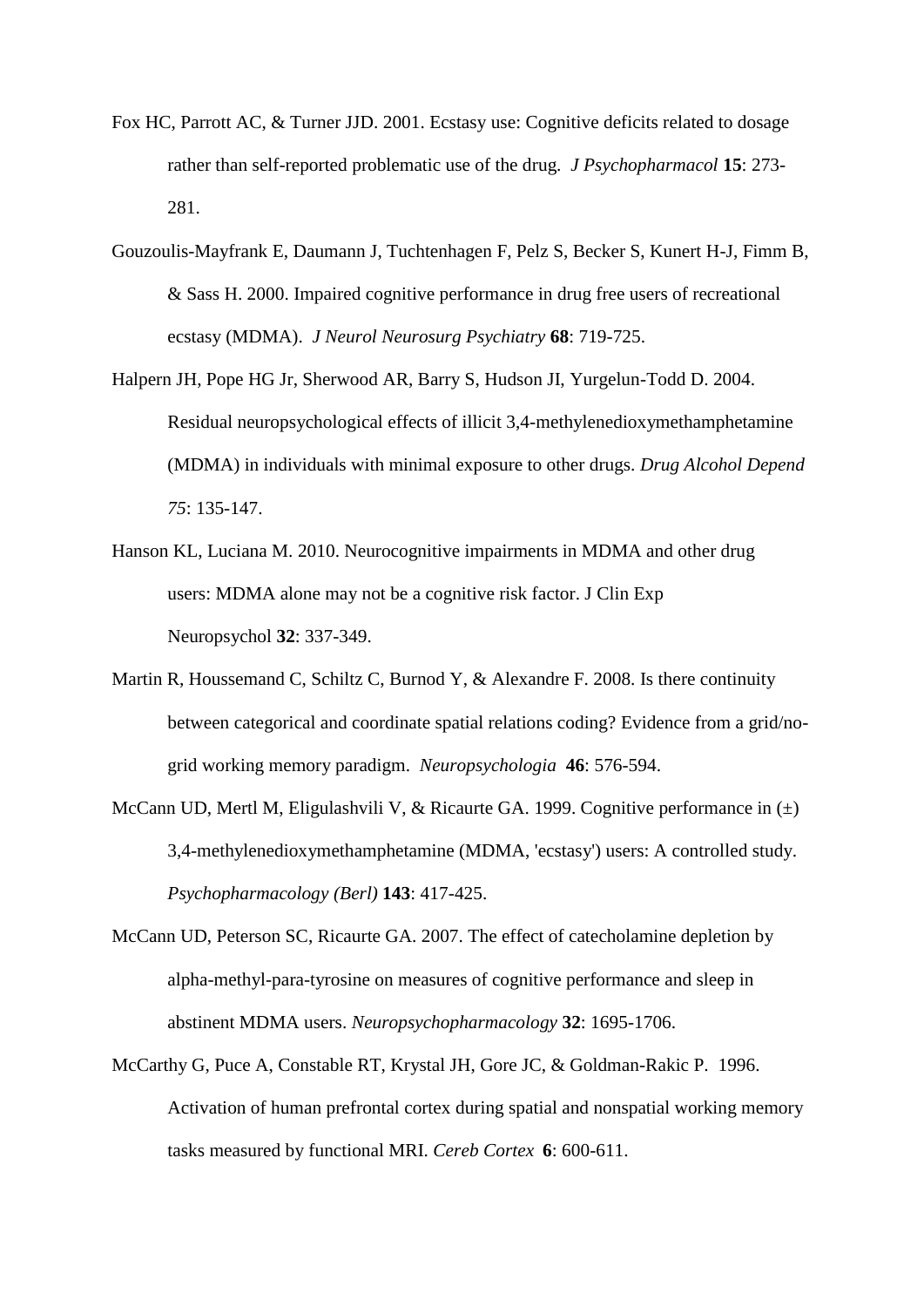- Montgomery C, Fisk JE, Newcombe R, & Murphy PN. 2005. The differential effects of ecstasy/polydrug use on executive components: Shifting, inhibition, updating and access to semantic memory. *Psychopharmacology (Berl)* **182**: 262-276.
- Oliveri M, & Calvo G. 2003. Increased visual cortical excitability in ecstasy users: A transcranial magnetic stimulation study. *J Neurol Neurosurg Psychiatry* **74**: 1136- 1138.
- Raven J, Raven JC, & Court JH. 1998. *Manual for Raven's Progressive Matrices and Vocabulary Scales*. Oxford, UK: Oxford Psychologists Press SPM1-SPM95.
- Rodgers J. 2000. Cognitive performance amongst recreational users of ecstasy. *Psychopharmacology (Berl)* **151**: 19-24.
- Schilt T, de Win MML, Koeter M, Jager G, Korf DJ, van den Brink W, & Schmand B. 2007. Cognition in novice ecstasy users with minimal exposure to other drugs: A prospective cohort study. *Arch Gen Psychiatry* **64**: 728-736.
- Smith-Spark JH, & Fisk JE. 2007. Central executive functioning in developmental dyslexia. *Memory* **15**: 34-56.
- Solowij N, Hall W, & Lee N. 1992. Recreational MDMA use in Sydney: a profile of ecstasy users and their experiences with the drug. *B J Addict* **87**: 1161-1172.
- Verkes RJ, Gijsman HJ, Pieters MSM, Schoemaker RC, de Visser S, Kuijpers M, Pennings EJM, de Bruin D, Van de Wijngaart G, Van Gerven JMA, & Cohen AF. 2001. Cognitive performance and serotonergic function in users of ecstasy. *Psychopharmacology (Berl)* **153**: 196-202.
- Wareing M, Fisk JE, Murphy P, & Montgomery C. 2005. Visuo-spatial working memory deficits in current and former users of MDMA ('Ecstasy'). *Hum Psychopharmacol*  **20**: 115-123.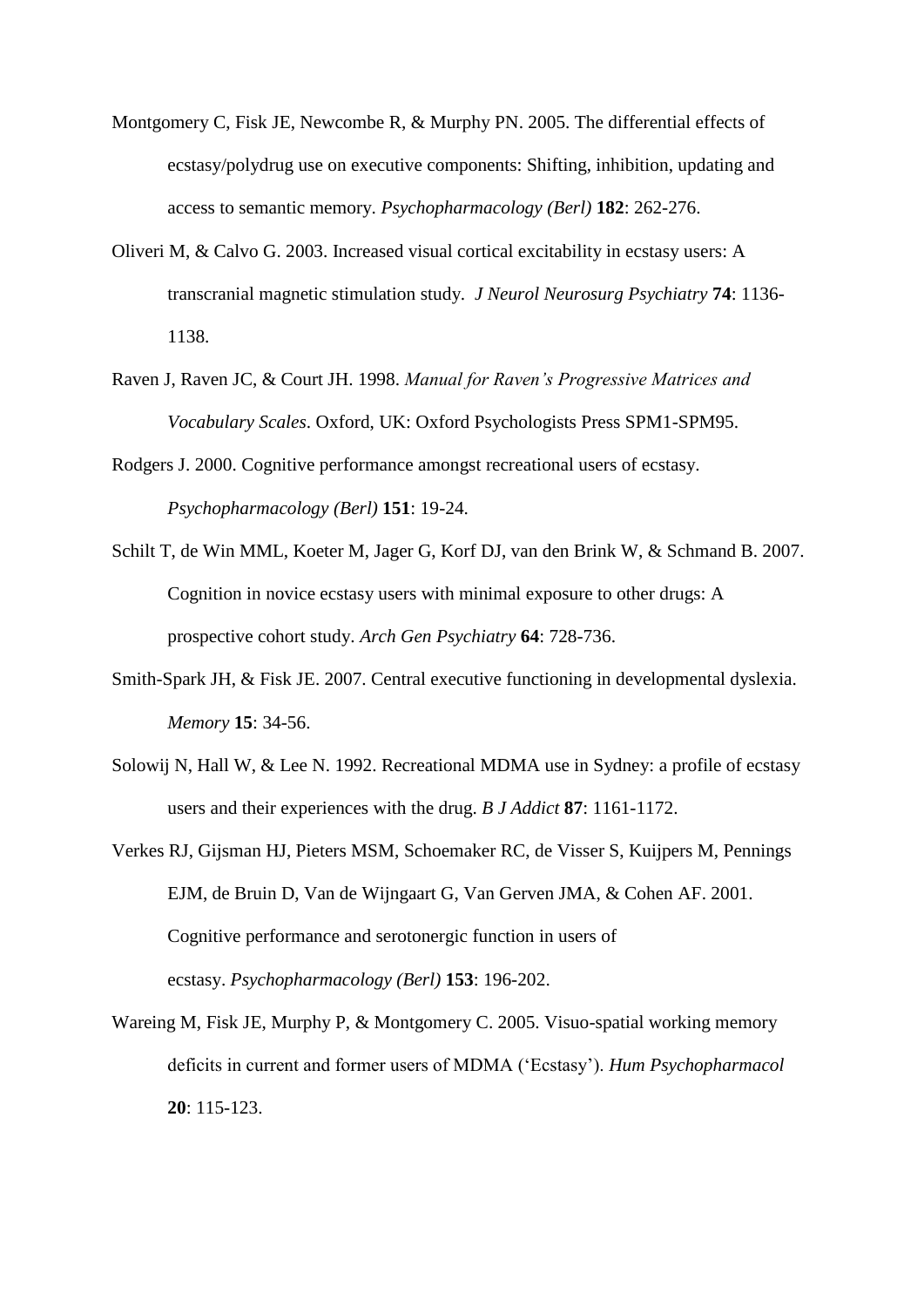- Wareing M, Murphy P, & Fisk JE. 2004. Visuospatial memory impairments in users of MDMA ('ecstasy'). *Psychopharmacology (Berl)* **173**: 391-397.
- Yip JTH, Lee TMC. 2005. Effect of ecstasy use on neuropsychological function: A study in Hong Kong. *Psychopharmacology (Berl)* **179**: 620-628.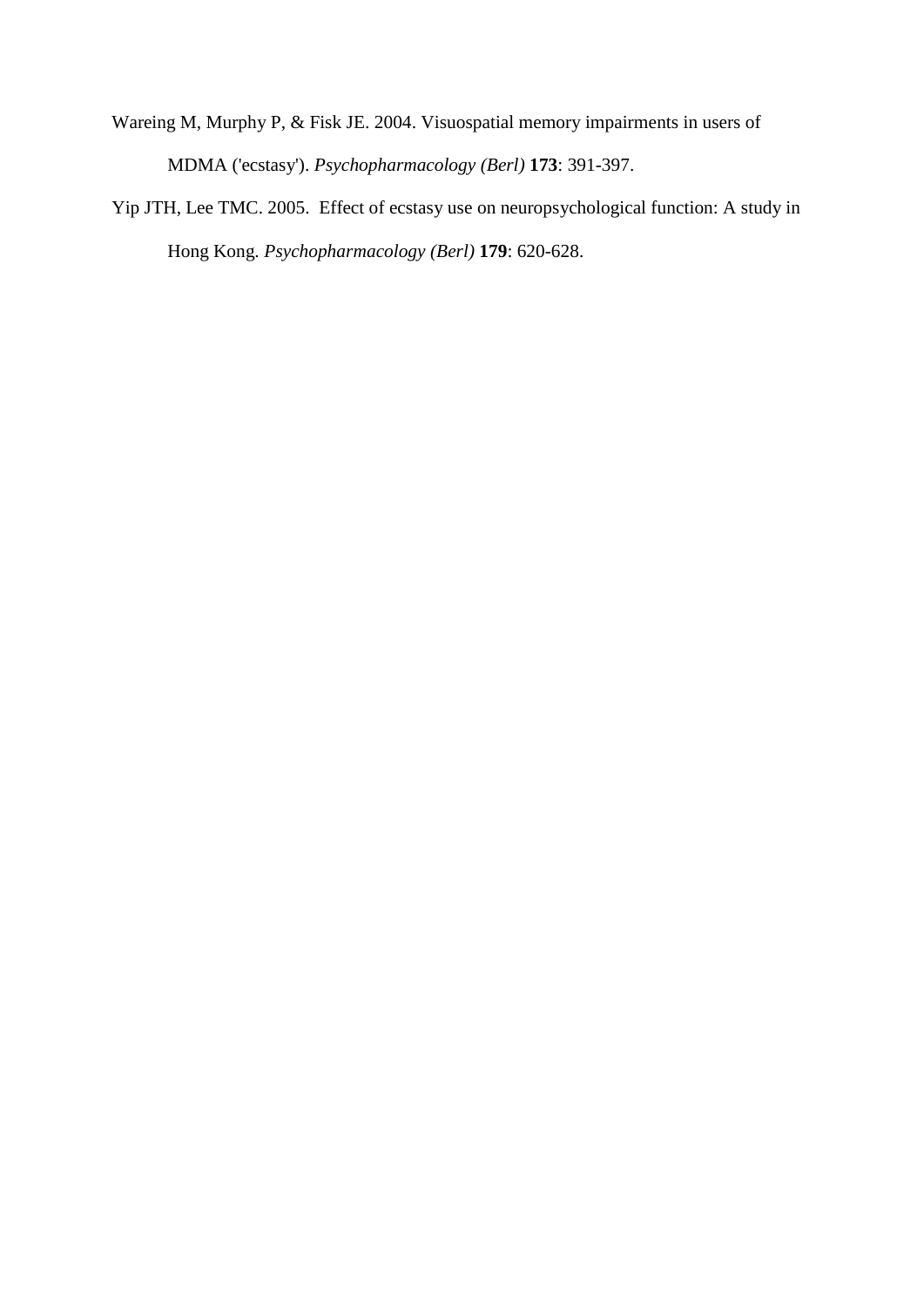# **Endnotes**

 $1$  In order to address the concerns of the illicit drug users within our sample in relation to protecting their identity and anonymity, consent was obtained verbally rather than in writing.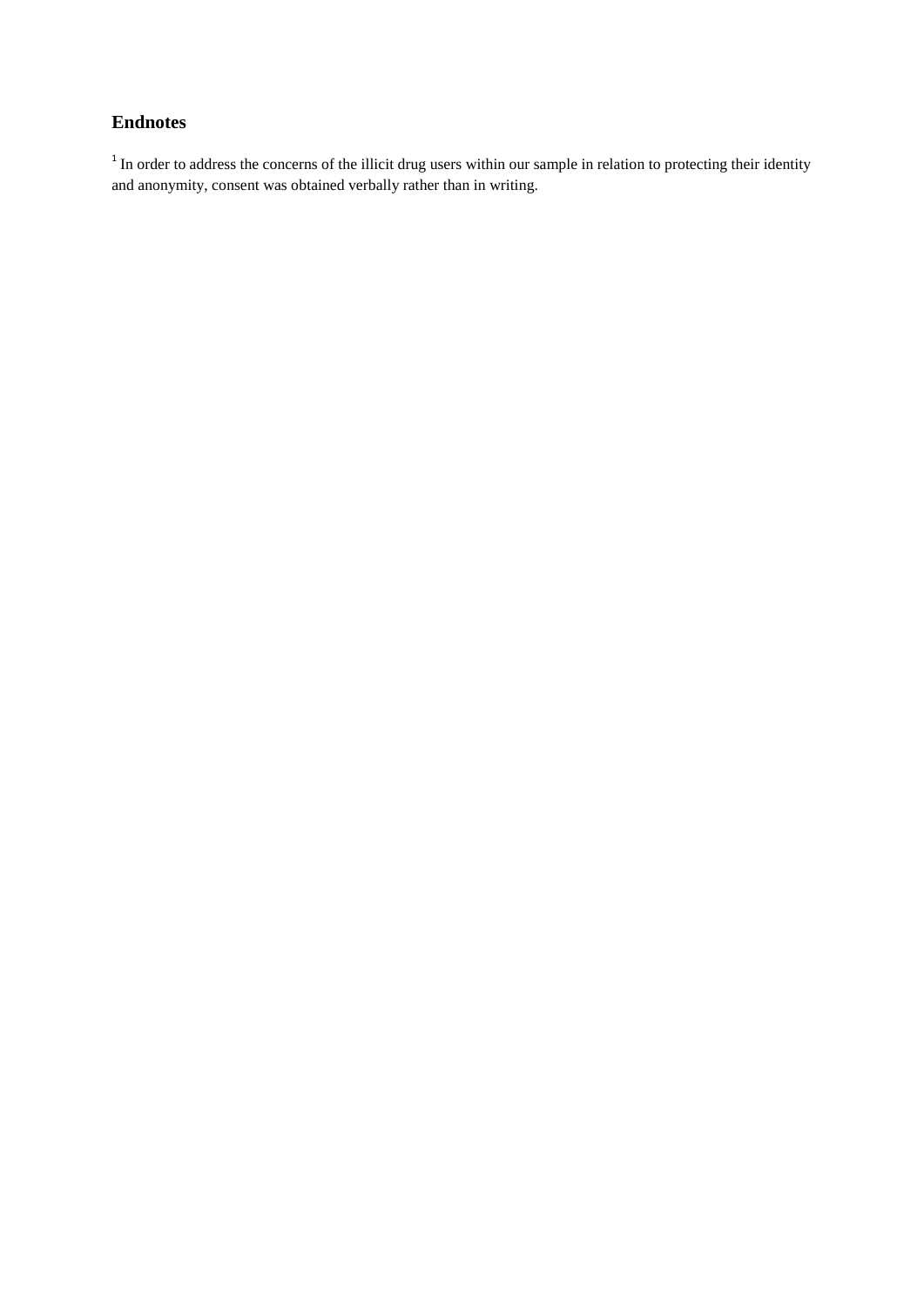|                                        |         | <b>Current Users</b> |              | Previous Users |                | Non-Ecstasy Users |        |         |                |
|----------------------------------------|---------|----------------------|--------------|----------------|----------------|-------------------|--------|---------|----------------|
|                                        | Mean    | S.D.<br>$\mathbf n$  |              | Mean           | S.D.           | $\mathbf n$       | Mean   | S.D.    | $\mathbf{n}$   |
| <b>Lifetime Dose</b>                   |         |                      |              |                |                |                   |        |         |                |
| Amphetamine (grams)                    | 95.50   | 124.74               | 12           | 469.33         | 410.47         | 3                 |        |         |                |
| Cannabis (joints)                      | 3009.15 | 4465.89              | 33           | 2321.85        | 4173.90        | 13                | 145.44 | 270.53  | 17             |
| Cocaine (lines)                        | 1347.84 | 1836.88              | 25           | 366.22         | 505.20         | 9                 | 763.50 | 1175.96 | 4              |
| Ecstasy (tablets)                      | 699.71  | 1288.82              | 38           | 161.13         | 268.59         | 16                |        |         |                |
| Use in Previous 30 Days                |         |                      |              |                |                |                   |        |         |                |
| Amphetamine (grams)                    | 0.50    | 1.17                 | 12           | $\overline{0}$ | $\overline{0}$ | 3                 |        |         |                |
| Cannabis (joints)                      | 18.95   | 45.44                | 33           | 2.54           | 6.81           | 13                | 4.12   | 13.55   | 17             |
| Cocaine (lines)                        | 10.60   | 14.22                | 25           | 4.44           | 10.67          | 9                 | 2.00   | 4.00    | 4              |
| Ecstasy (tablets)                      | 6.11    | 12.49                | 38           | $\overline{0}$ | $\overline{0}$ | 16                |        |         |                |
| Use in Previous $10 \text{ Days}^{-1}$ |         |                      |              |                |                |                   |        |         |                |
| Amphetamine (grams)                    | 1.00    |                      | $\mathbf{1}$ |                |                |                   |        |         |                |
| Cannabis (joints)                      | 3.33    | 3.60                 | 18           | 1.50           | 0.71           | $\overline{2}$    | 5.00   | 1.41    | $\overline{2}$ |
| Cocaine (lines)                        | 16.83   | 12.27                | 6            | 8.00           | 0.00           | $\overline{2}$    | 16.00  |         | 1              |
| Ecstasy (tablets)                      | 1.43    | 0.53                 | 7            |                |                |                   |        |         |                |
| Frequency of use (times per week)      |         |                      |              |                |                |                   |        |         |                |
| Amphetamine                            | 0.12    | 0.29                 | 12           | $\overline{0}$ | $\theta$       | 4                 |        |         |                |
| Cannabis                               | 1.11    | 1.88                 | 33           | 0.33           | 0.85           | 13                | 0.53   | 1.26    | 17             |
| Cocaine                                | 0.41    | 0.49                 | 25           | 0.28           | 0.39           | 8                 | 0.58   | 0.49    | 4              |
| Ecstasy                                | 0.38    | 0.49                 | 38           | 0.02           | 0.06           | 16                |        |         |                |
| Weeks since last use                   |         |                      |              |                |                |                   |        |         |                |
| Amphetamine                            | 78.30   | 114.37               | 15           | 346.67         | 150.11         | 3                 |        |         |                |
| Cannabis                               | 28.20   | 76.39                | 33           | 59.66          | 76.96          | 12                | 91.44  | 141.87  | 18             |
| Cocaine                                | 17.55   | 54.81                | 32           | 28.75          | 35.31          | 9                 | 7.11   | 5.92    | 5              |
| Ecstasy                                | 5.47    | 6.73                 | 38           | 114.44         | 99.99          | 16                |        |         |                |
| Alcohol (units per week)               | 18.30   | 12.64                | 38           | 12.53          | 9.46           | 15                | 9.58   | 9.49    | 48             |
| Tobacco (Cigarettes per day)           | 6.88    | 4.81                 | 16           | 16.14          | 11.65          | $\overline{7}$    | 6.25   | 5.88    | 12             |

Table 1. Indicators of Drug Use for Ecstasy Users and Nonusers

1. Data relate to only those individuals actually using within the previous 10 days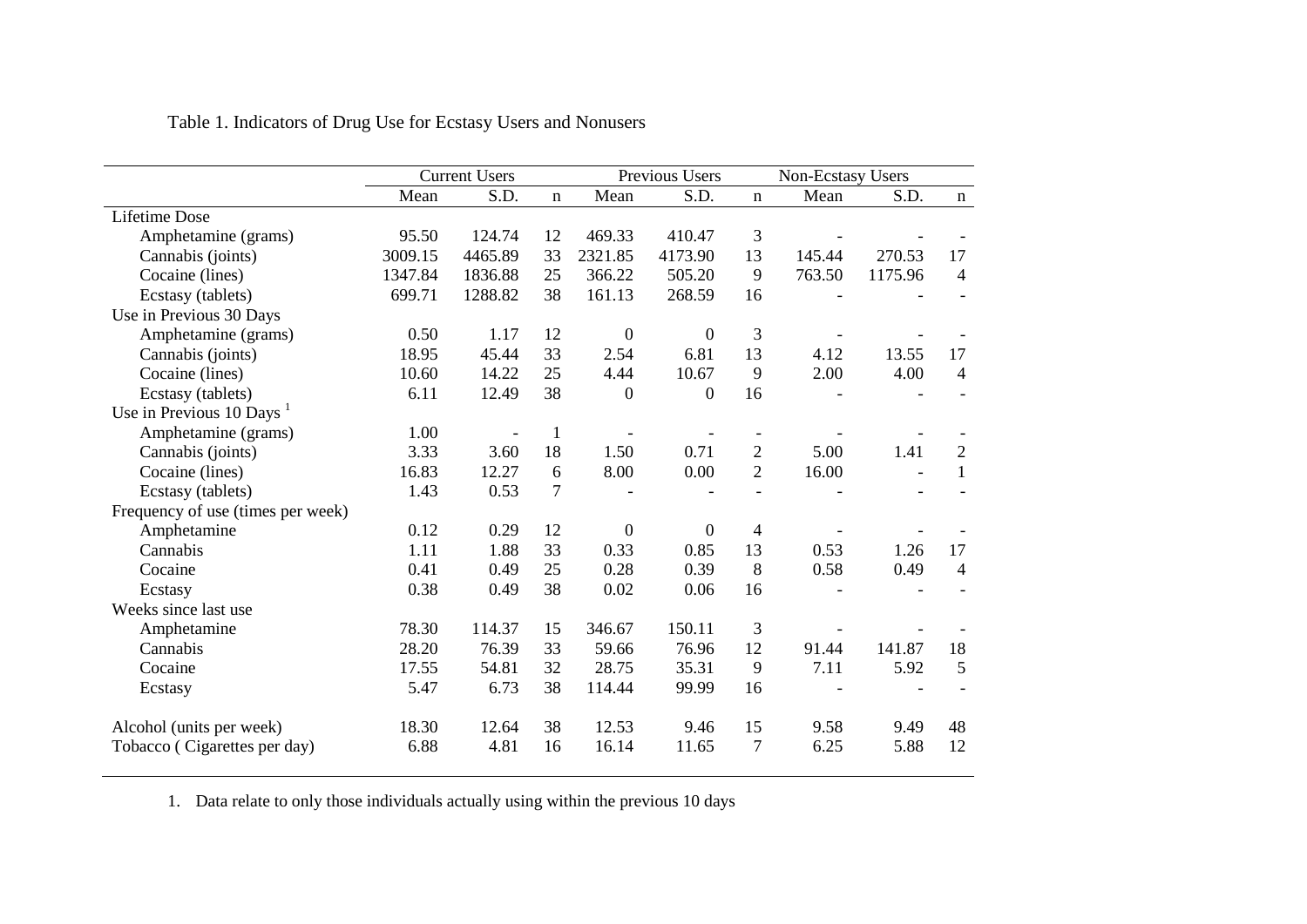Table 2. Average age, intelligence, years of education for ecstasy user and nonusers.

|                               | Current Users |      |    | Previous Users |       | Non-Ecstasy Users |       |             |        |          |          |
|-------------------------------|---------------|------|----|----------------|-------|-------------------|-------|-------------|--------|----------|----------|
|                               | Mean          | S.D. | n  | Mean           | S.D.  | n                 | Mean  | S.D.<br>n   | Group  | Non user | Current  |
|                               |               |      |    |                |       |                   |       |             |        | versus   | versus   |
|                               |               |      |    |                |       |                   |       |             |        | user     | previous |
| Age (years)                   | 21.45         | 2.53 | 38 | 22.25          | 4.73  | 16                | 20.92 | 2.91<br>-52 | ns     | ns       | ns       |
| Intelligence (Ravens, max=60) | 45.76         | 8.34 | 37 | 40.31          | 12.44 | 16                | 46.21 | 7.07<br>52  | < 0.05 | .070     | < 0.05   |
| Education (years)             | 15.58         | 2.40 | 38 | 14.38          | 3.93  | 16                | 15.65 | 1.51<br>-51 | ns     | ns       | .088     |
|                               |               |      |    |                |       |                   |       |             |        |          |          |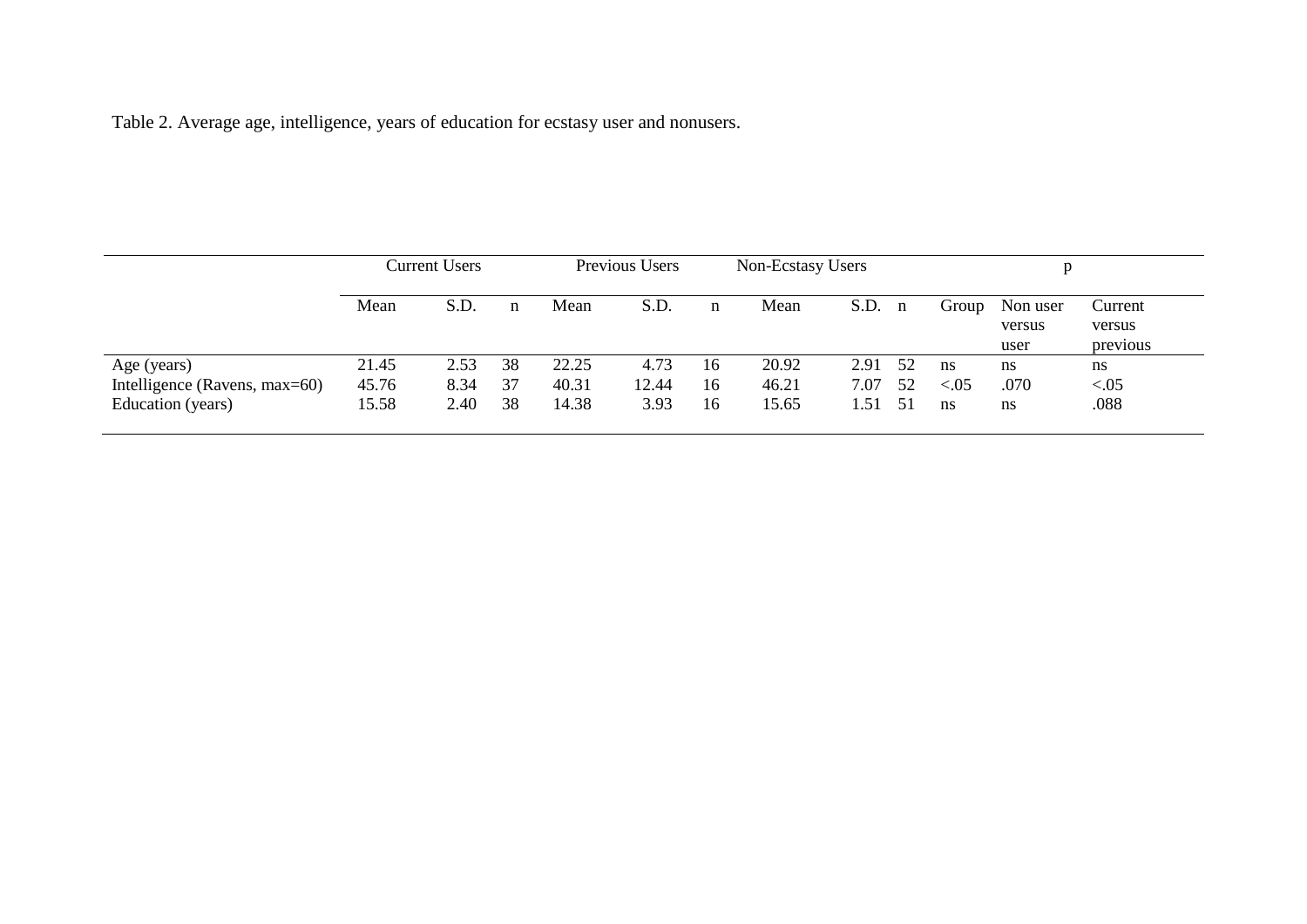|                                               | <b>Current Users</b> |              |             | Previous Users |              |          | Non-Ecstasy Users |              |              |                |                            |                               |
|-----------------------------------------------|----------------------|--------------|-------------|----------------|--------------|----------|-------------------|--------------|--------------|----------------|----------------------------|-------------------------------|
|                                               | Mean                 | S.D.         | $\mathbf n$ | Mean           | S.D.         | n        | Mean              | S.D.         | $\mathbf{n}$ | Group          | Non user<br>versus<br>user | Current<br>versus<br>previous |
| Spatial Span<br><b>Spatial Working Memory</b> | 3.55<br>2.05         | 1.03<br>1.41 | 38<br>38    | 2.81<br>2.00   | 1.64<br>1.46 | 16<br>16 | 3.56<br>2.83      | 1.11<br>1.34 | -52<br>52    | .071<br>< 0.05 | ns<br>< 01                 | < .05<br>ns                   |

Table 3. Simple spatial and spatial working memory scores for ecstasy user and nonusers.